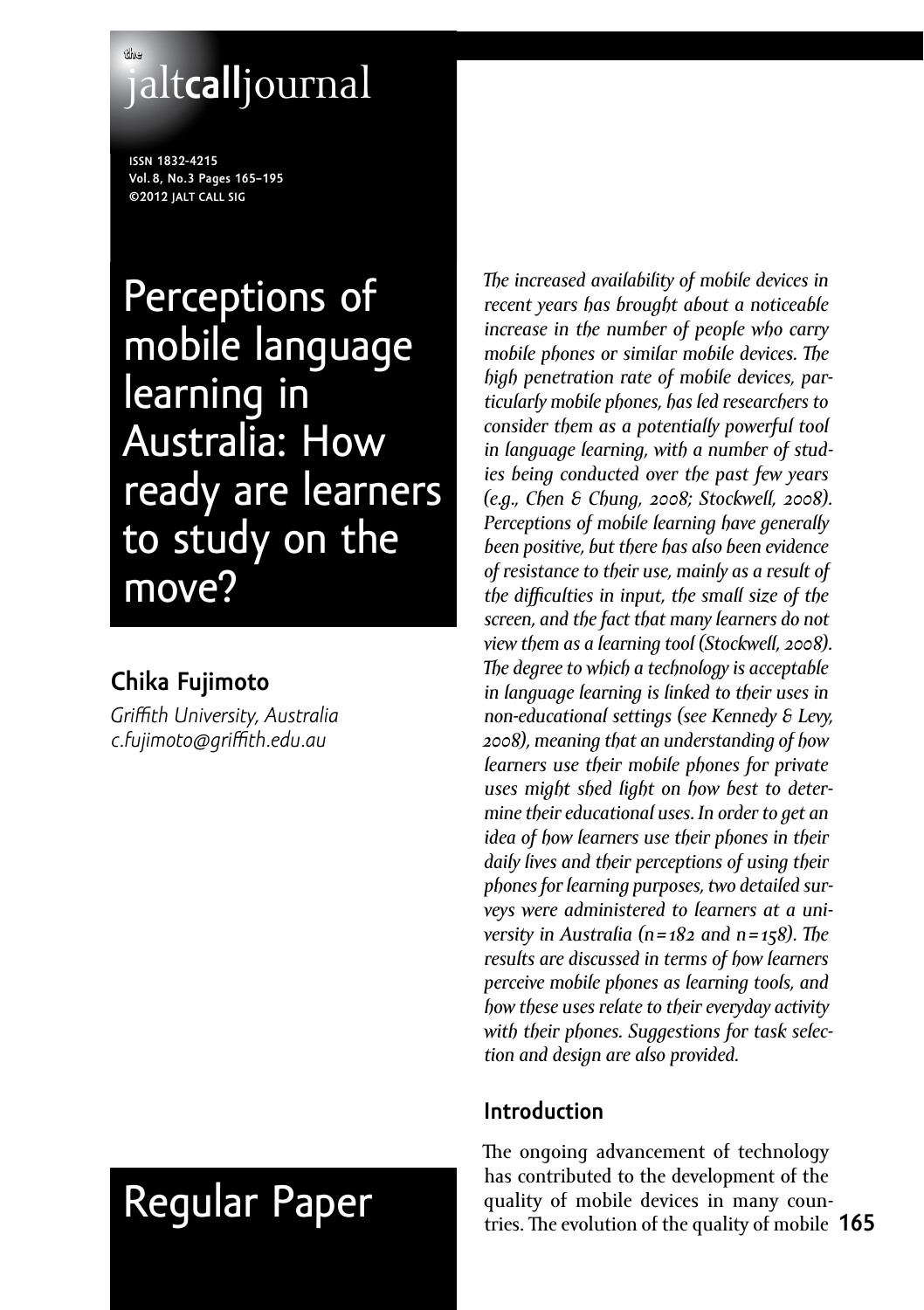technologies has affected learners' learning styles and teaching methods in educational environments where more mobile devices have been applied. The portability of mobile devices is believed to bring new methods that can shape learning styles and pedagogies which could become more personalised and allow learners to learn on the move (Ros i Solé, Calic, & Neijmann, 2010). In the past several years, many researchers have investigated the use and effectiveness of mobile devices in various educational contexts, for instance, the use of iPods for the shaping of the use of technology at the university in the future (e.g. Belanger, 2005), and the use of mobile phones for delivering course materials and bulletin boards (e.g., Motiwalla, 2007) and for second language learning (e.g. Chen & Chung, 2008; Chen, Hsieh, & Kinshuk, 2008; Stockwell, 2008). As can be seen in a number of publications in recent years, mobile language learning has continued to attract the interest of several researchers. The following sections discuss how mobile learning has emerged in educational environments, how mobile learning has affected language learning research in particular, and conclude with recent issues which led to the main objectives of two phases in the study.

## *The emergence of MALL (Mobile Assisted Language Learning)*

In the early 2000s, there was some hesitation towards the adoption of mobile devices, largely due to the fact that educators had little knowledge of the best way to use them in diverse learning contexts (Kukulska-Hulme & Shield, 2008). Since the 2000s, the number of mobile devices available has significantly increased and mobile devices have widely penetrated into everyday life. The use of mobile devices has become noticeably more popular in the field of second language learning and more research has been conducted to enrich educators' knowledge of mobile language learning and to widen mobile language learning (Kukulska-Hulme, 2009; Kukulska-Hulme & Bull, 2009; Stockwell, 2010). The use of mobile devices is expected to have considerable potential for the achievement of individual learning goals and needs, the enhancement of retention, and the provision of more opportunities to learn outside class (Kukulska-Hulme, 2009). In mobile learning, the term "mobility" is often defined as moving without boundaries or time constraints, where learners can access content at any time from any location (Motiwalla, 2007; Chen & Chung, 2008; Kukulska-Hulme, 2009). This mobility of mobile devices is believed to support sustainable learning (Hsu, 2012) as mobile devices allow second language learners to keep recordings and access any recorded resources wherever they are and whenever they like, for example, when they are travelling (Kukulska-Hulme & Bull, 2009). Additionally, keeping the records of input and easy access to them can support the learners to improve their language awareness and understanding of language features (Kukulska-Hulme & Bull, 2009). Previous studies about the understanding of what mobility is have resulted in a greater interest among many researchers and more research into both the affordances and implementation of learning materials tailored for mobile devices.

There have been a number of studies, for instance, about the use of mobile phones (e.g., Motiwalla, 2007; Stockwell, 2008, 2010; Hsu, 2012), MP3 players (e.g., Ros i Solé, Calic, & Neijmann, 2010), PDAs (personal digital assistants) (e.g., Chen & Chung, 2008) and iPod touch (e.g., Oberg & Daniels, 2012), in various educational disciplines (Kukulska-Hulme & Shield, 2008). They have suggested how a particular mobile device could be utilised to provide the course materials, how effective it has been for language development, and how learners behaved while using it for learning. Motiwalla (2007) described two categories of

**166** mechanisms in mobile learning, namely, the push and pull mechanisms, which were derived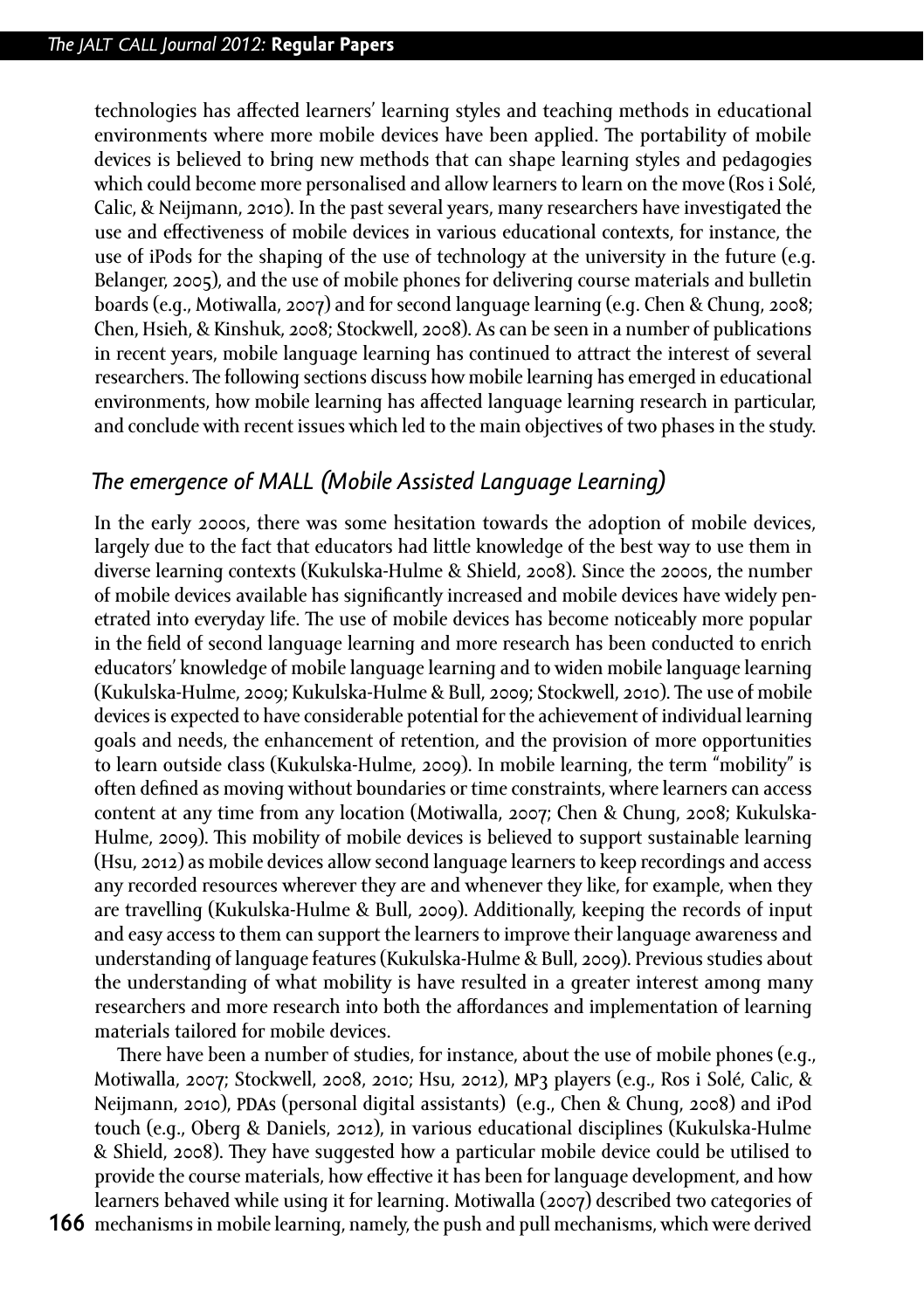from the ideas of the mobility of the devices and of e-learning. The two mechanisms include several key functions of mobile devices which could be applied in mobile learning to provide personalised content and to support collaborative learning and learners' interaction with peers. Tools to achieve the functions described above were, for example, Short Message Service (SMS), alerts, Wireless Markup Language (WML) websites, and bulletin boards with chat forums. Motiwalla's study applied an application tailored to mobile phones which provided course materials and bulletin boards with a chat function. Motiwalla argued that the use of pedagogies with a well-balanced combination of the two mechanisms would support both interactive and collaborative learning and effectively deliver the content. However, Motiwalla also noted that most learners felt it was difficult to navigate through pages, and had problems with reading and typing because of the size of screen and keypad. In another study, Ros i Solé, Calic and Neijmann (2010) investigated whether MP3 players/ recorders play a role in learners' practices and daily lives based on the learners' experience in social and private learning contexts. Their study shows that the use of the device helped learners in noticing their mistakes and features of the language by listening to what their peers recorded and by discussing what they recorded with their peers which resulted in the development of social interaction skills. Previous research findings have firmly advocated for the use of mobile devices in terms of the development of noticing and communication skills, which have also dominated ideas in conventional language learning settings.

Among various personal mobile devices, the use of mobile phones, in particular, has been discussed in the field of language learning because mobile phones have widely and deeply penetrated our lives. Further, this situation has resulted in the change of our lifestyles and also learning styles and methods outside class. Specifically, the penetration of mobile phones among young people and their significant advancement have noticeably increased many researchers' interests towards the use of mobile phones for language learning (e.g., Kennedy & Levy, 2008; Stockwell, 2008, 2010; Hsu, 2012). This phenomenon has contributed to the rapid growth of the field of Mobile Assisted Language Learning (MALL) (Kukulska-Hulme & Shield, 2008). MALL is considered to be a new way of language learning which allows learners to learn using personal mobile devices outside the class (Wang & Higgins, 2006; Kukulska-Hulme, 2009; Kukulska-Hulme & Bull, 2009). Also, MALL is considered to potentially provide a context where learning styles are individualised, realistic and autonomous (Kukulska-Hulme, 2009). Research in the field of MALL has been defined as either content-based or design-based research. The former concentrates on the development and evaluation of learning activities and materials, whilst the latter focuses on identifying key issues in the development of materials specifically tailored for mobile devices (Kukulska-Hulme & Shield, 2008; Kukulska-Hulme, 2009). In MALL, at this point, the former is more evident as researchers tend to concentrate on the evaluation of the system/application and of exercises delivered to learners in a way where the teacher is still able to maintain some degree of control. Because of the focus on mobility, portability and accessibility of mobile devices as opposed to the potential drawbacks, research has predominantly shown MALL in a positive light, with lesser consideration given to its limitations.

## *The use of mobile phones for language learning*

**167** mobile phones every day and mobile phones are a primary communication device, thus Mobile phones are seen more often than other personal mobile devices in recent research in the field of MALL (Kukulska-Hulme & Shield, 2008; Stockwell, 2010). People carry their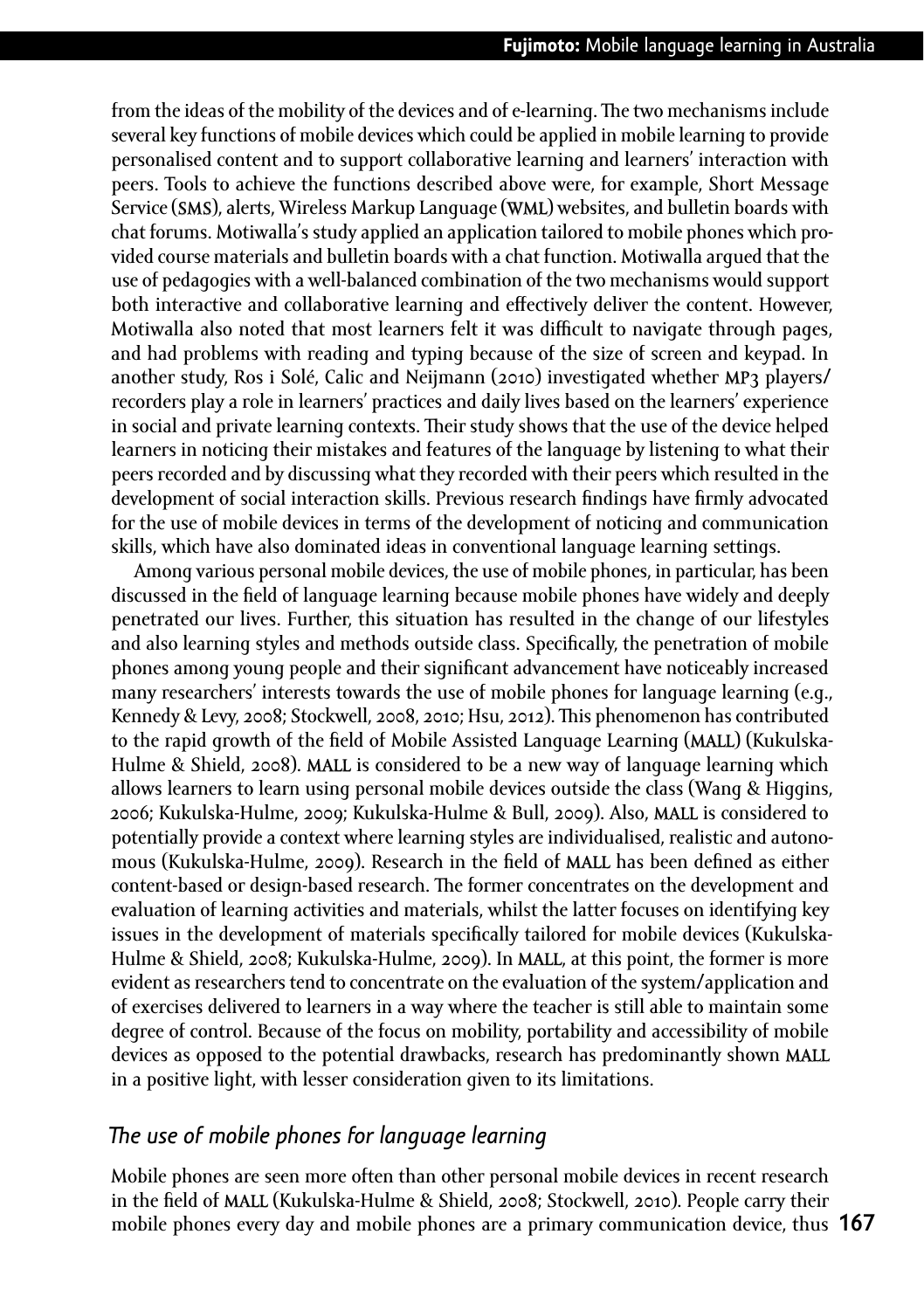communication means of mobile phones, such as e-mails or SMS (e.g., Wang & Higgins, 2006), were most likely to be utilised in mobile learning. For instance, mobile phones were utilised for exchanging e-mails among learners to teach targeted structures (e.g., Kiernan & Aizawa, 2004), browsing the Internet (Taylor & Gitsaki, 2003), sending SMS messages as reminders of what learners learnt in the class (e.g., Kennedy & Levy, 2008), delivering tasks using MMS (Multimedia Messaging System) or 3G communication (e.g., Hsu, 2012) and online vocabulary learning activities (e.g., Stockwell, 2007, 2008, 2010). Research into the use of mobile phones has concentrated on "the affordances of the device, the skills and attitudes of the learner and the environmental constraints of learning through a mobile platform" (Stockwell, 2010). Stockwell (2010) describes the FRAME model (Framework for the Rational Analysis of Mobile Education) proposed by Koole (2009, as cited in Stockwell, 2010). The FRAME model addresses the characteristics of mobile phones which need to be assessed, and the consideration of learners' feelings, skills and knowledge of the use of mobile phones, and applies this model to language learning contexts. A good deal of previous research seems to follow this model – if generally indirectly – and such research tends to be quite technology-centred, investigating whether the device could be effectively used to deliver content and support learning.

These investigations into the affordances of mobile phones have shown both positive and negative aspects. For example, as having been discussed above, the positive aspects include easy access to resources in mobile phones on the move, social interaction between teachers and learners or peers without either time or place constraints. On the other hand, the negative aspects include the small size of the screen, frustration with typing using the keypad, greater acceptance of mobile phones as a personal entertainment tool rather than as a learning tool, difficulties in concentrating in daily commute, the cost issue, limited types of learning activities, and the issue of signal reception (Wang & Higgins, 2006; Motiwalla, 2007; Kukulska-Hulme & Shield, 2008; Stockwell, 2010; Hsu, 2012). Motiwalla's (2007) study showed, for instance, that participants in the study did not like the small-sized screen, time-consuming typing, slow speeds of connection and somewhat slow response of the device to their requests, and low quality of visual materials. Similarly, little experience of using mobile phones for learning and the functional limitations of mobile phones identified thus far were likely to contribute to a lack of motivation for mobile learning among learners (Wang & Higgins, 2006). Additionally, learners did not feel that mobile phones were a learning tool and they were easily distracted by what was around them, which affected to their motivation to work on learning activities on mobile phones (Wang & Higgins, 2006; Stockwell, 2008; Hsu, 2012). Whether mobile devices can be accepted by learners is linked to how they use mobile devices in private life (Kennedy & Levy, 2008), and quality of mobile devices that learners use. Stockwell (2012) stated that learners' experience of a particular technology use in everyday life is likely to influence their expectation for the quality of a technology used for language learning in class. Further, how close the quality of the technology is to another used in everyday life can affect their acceptance of the particular technology. Therefore, the understanding of social and cultural trends can allow researchers and practitioners to bring about more effective learning and teaching through this tool (Kukulska-Hulme, 2009; Stockwell, 2012). Given that mobile phones are principally used in the private context rather than in a formal context, it is important to investigate learners' private uses in their everyday lives.

**168** Hulme, 2009), this idea has not been clearly identified thus far. It can be essential to be Although considering how mobile devices change learning styles is significant (Kukulska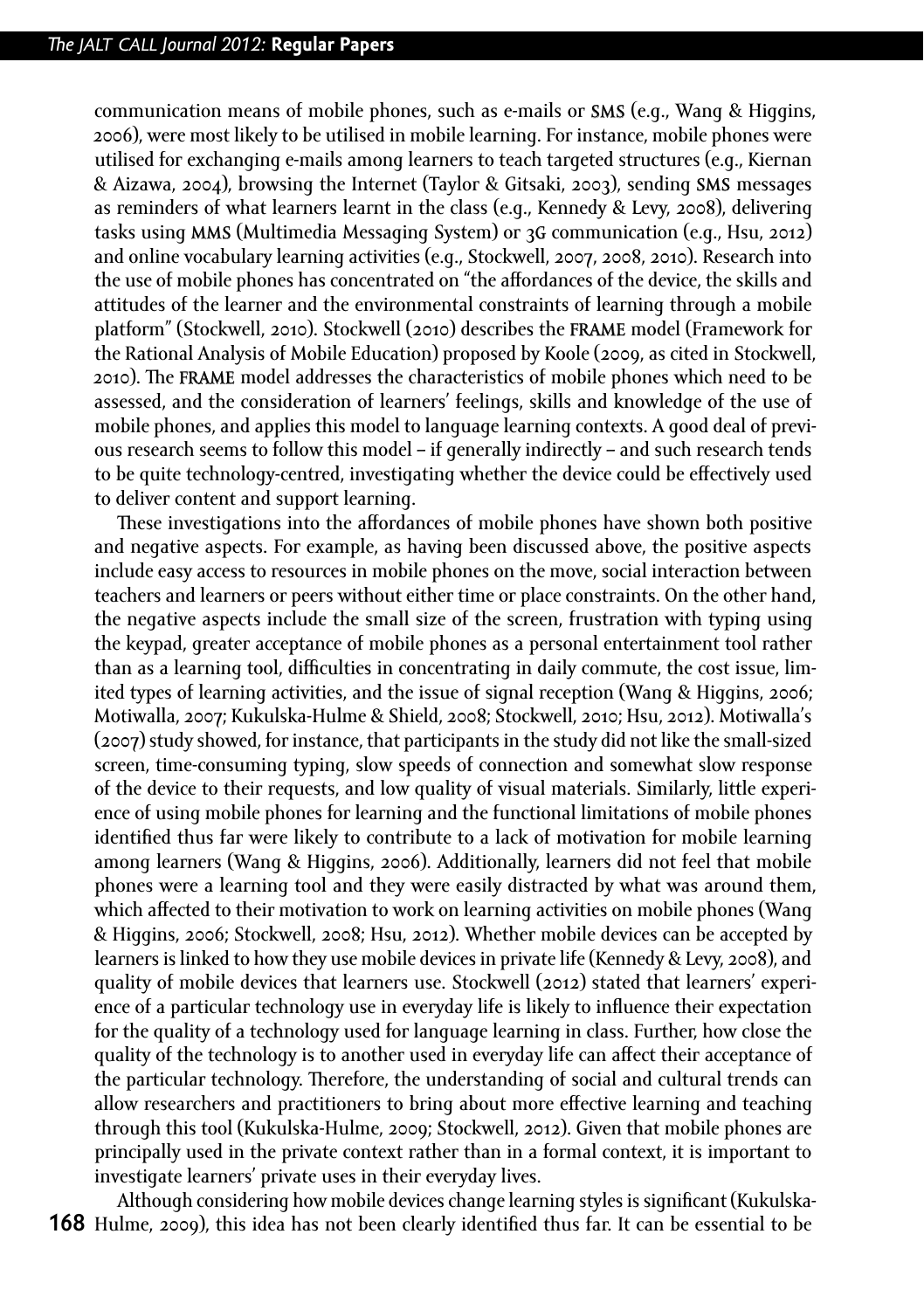aware of the relationship existing between types of mobile devices and activities that can be used. It is also important to enrich the understanding of what is most important to be learnt in both class and private learning settings, and how what is learnt in both contexts can be linked to the other. Understanding this can help to determine how to naturally apply mobile phones in the learning context, which allows learners to be positive about the use of mobile phones as a learning tool (e.g., Stockwell, 2010). Thereafter, this can significantly contribute to a sustainable use of mobile learning in naturalistic settings. Nonetheless, few studies have shown convincing evidence of learners' perceptions of the use of mobile phones for language learning, or their use of mobile phones for private, educational and language learning purposes in everyday life thus far. Hence, the current study was conducted to deal with these issues. The study took place in two independent surveys. Survey 1 was conducted in 2010 with Survey 2 carried out as a follow-up in 2012 to deal with changes in technology that were evident, as well as to deal with limitations that were later evident on completion of Survey 1. The following sections details the method and research questions posed in both surveys.

# **Survey 1**

### *Method*

Survey 1 dealt with the following research questions, and it mainly focused on the use of mobile phones.

- 1. For what non-learning purposes do learners regularly use their mobile phones?
- 2. Have learners ever used their mobile phones for educational purposes?
- 3. Have learners ever used their mobile phones for language learning?
- 4. How do they perceive using mobile phones for language learning in the future?

**Participants and procedures**. In the study, participants were both Australian and international learners (n= 182) who studied in various courses at the School of Languages and Linguistics at Griffith University, Australia in 2010. They were in either the first year or second year of their bachelor's degree at the university. The survey was designed to take approximately 10 minutes to fill in. Their participation was entirely voluntary and it was administered anonymously to the participants during class time throughout the year to achieve a sufficient sample size in the study. It included no questions linking individual personal identification to protect their privacy in the study.

**Data collection**. The survey was designed by the research team to investigate the use of mobile phones in everyday life for non-educational, educational and language learning purposes, and learners' perception of the use of mobile phones for language learning in the future. It consisted of different types of questions, such as "Yes" or "No" questions and several open questions asking details of learners' mobile phones, learners' previous experience of the use of mobile phones and their attitude about the use of mobile phones for learning in the future. It included only 11 questions in order to cover essential points to answer the research questions addressed above, and still ensure a higher response rate on the survey. Also, it was designed to minimise the burden on the participants of completing it in a limited amount of time during class. The study was only concerned with aggregate results, not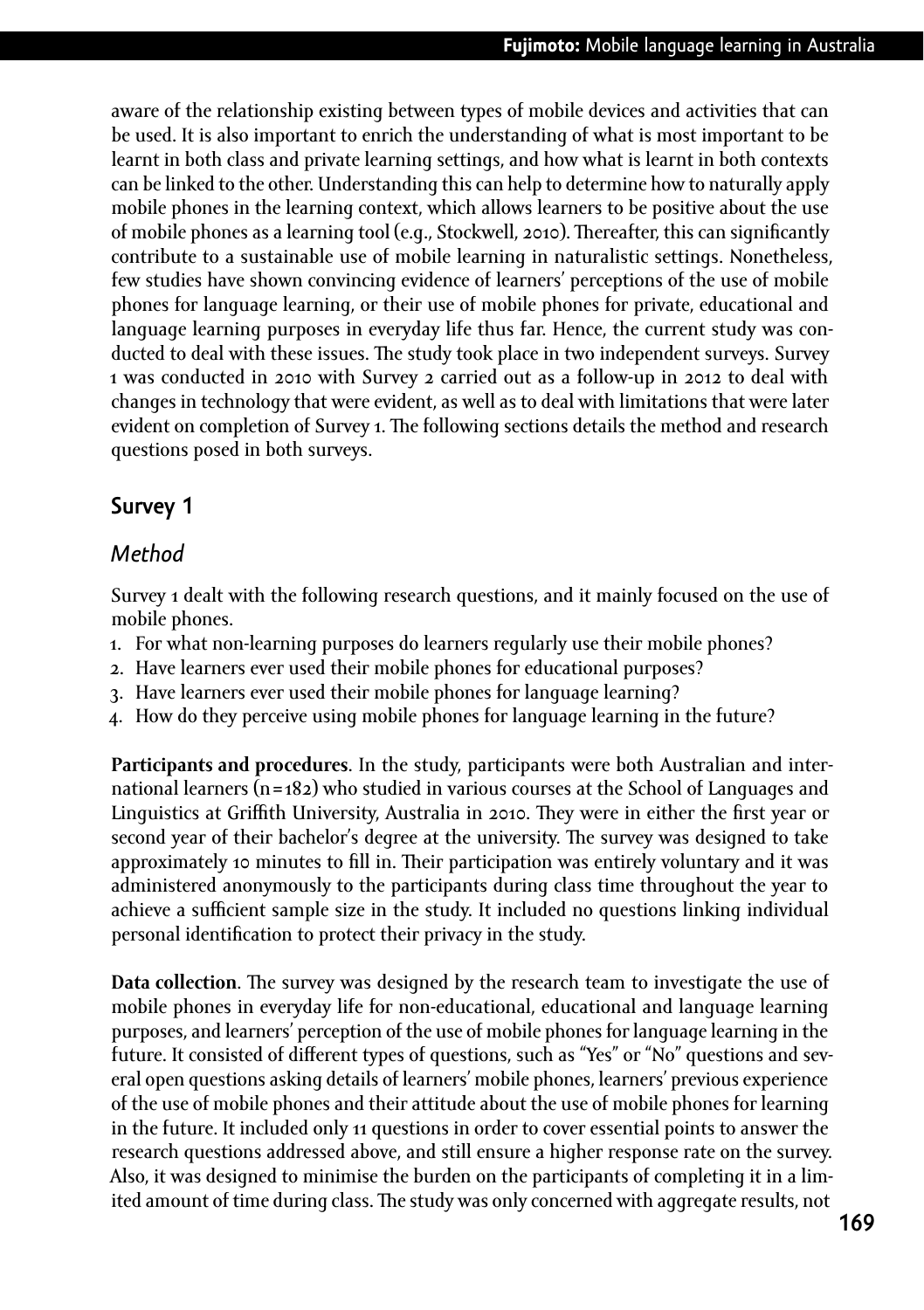with individual results gathered by the survey. All results collected through the survey were analysed as descriptive statistics, and they are presented in the following section.

#### *Results*

Results gathered through the survey are presented using cumulative percentages of the participants' responses to all questions included in the survey. All results were described in terms of the ownership of mobile phones and their details, the use of mobile phones for non-educational, educational and language learning purposes and, their perception of mobile language learning in the future.

**The ownership and details of mobile phones**. The results indicated that all learners (100%) owned their mobile phones. They primarily used mobile phones with 3G network (74.0%) rather than with 2G network (15.5%), and some of them used both networks (1.7%). The most used carrier for their mobile phones was the 3 Phone company which has merged with Vodafone (100 learners) followed by Optus (48 learners). These are major phone carriers in Australia and were considered to be popular among learners. In Australia, mobile phones are categorised into two types, either prepaid mobile phones or plan-based mobile phones. Plan-based mobile phones are basically on a 24 months contract with a selected carrier and the plan value can be selected depending on additional values. At the time, for example, the 3 Phone primarily offered mobile phones with a plan for a 24-month contract. All plans offered by the carrier ranged from \$19 to \$80, with additional values. As more than half of the learners used the carrier, the greatest percentage of them (68.2 %) indicated they used a plan for 24 months, such as a cap plan or a business plan, and about one third (31.6%) indicated they used prepaid mobile phones.

In terms of types of payments for their prepaid recharges or plans, half of the learners did not specify the cost of their plan, and the other half indicated they used a plan valued between \$19 and \$49. For the cost of prepaid mobile phones, the minimum cost was \$1 per month. In general, recharge values are between \$30 and \$100. Most of the prepaid recharges came with additional values without a contract with the carrier, but no learners specified a cost for their prepaid mobiles as values of the recharges can be varied depending on how much they use their mobile phones in everyday life. Any additional values for both prepaid recharges and plans include data usage, phone calls or sending SMS to people who had their mobile phone with the same carrier. In addition to the results described above, all data were analysed into three different groups based on types of networks, namely 2G network, 3G network or either network as shown in Tables 1, 2 and 3 below. The greatest percentage of the learners indicated that they did not have experience in using their mobile phones for either educational or language learning purposes. Also, they showed negative attitudes about the use of mobile phones for language learning in the future among the three groups.

|                          | Yes   | No    | No answer |
|--------------------------|-------|-------|-----------|
| For educational purposes | 17.9% | 75.0% | 7.1%      |
| For language learning    | 32.1% | 60.7% | 7.1%      |
| Want to use              | 35.7% | 57.1% | 7.1%      |

Table 1: A group of learners who use 2G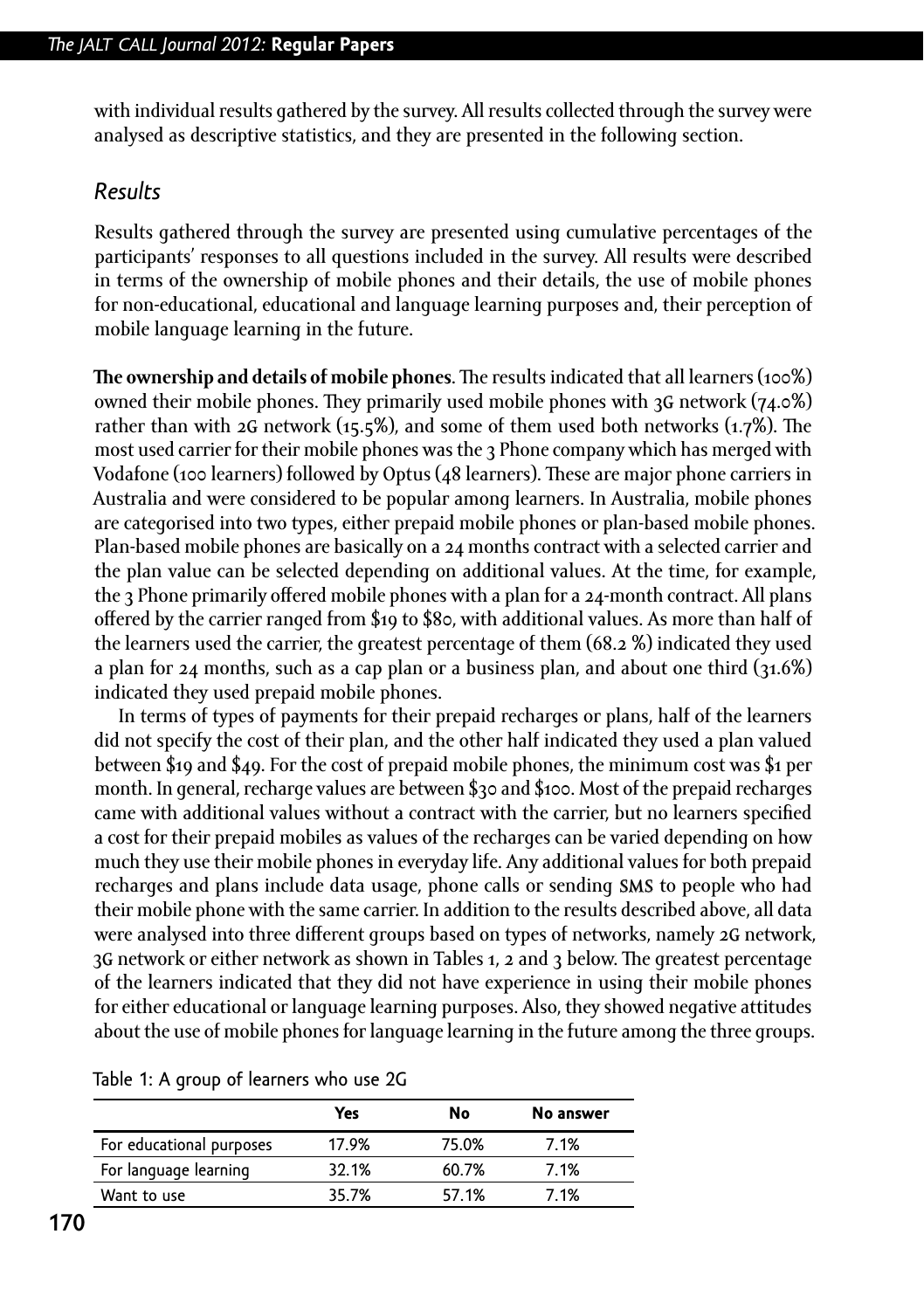|                          | Yes   | No    | Not sure | No answer |
|--------------------------|-------|-------|----------|-----------|
| For educational purposes | 21.6% | 76.9% | 0.0%     | 0.7%      |
| For language learning    | 27.6% | 71.6% | 0.0%     | 0.7%      |
| Want to use              | 34.3% | 60.4% | 4.5%     | 0.7%      |

Table 2: A group of learners who use 3G

Table 3: A group of learners who did not specify network types

|                          | Yes   | No    |
|--------------------------|-------|-------|
| For educational purposes | 10.5% | 94.7% |
| For language learning    | 15.8% | 89.5% |
| Want to use              | 26.3% | 78.9% |

**Private use of mobile phones.** The survey included a question asking about the use of their mobile phones for non-educational purposes in everyday life. These were making calls, sending SMS messages, checking and sending e-mails, using Skype or messengers, checking social networking websites, news, weather information and traffic information. Table 4 below illustrates the response rate of the learners who used their mobile phones for such purposes.

|                     | Yes   | No    |
|---------------------|-------|-------|
| Making calls        | 97.4% | 2.6%  |
| Sending SMS message | 90.8% | 9.2%  |
| Checking e-mails    | 35.9% | 64.1% |
| Facebook/Twitter    | 35.2% | 64.8% |
| Weather information | 30.7% | 69.3% |
| <b>News</b>         | 29.0% | 71.0% |
| Sending e-mails     | 27.3% | 72.7% |
| Skype/messengers    | 21.1% | 78.9% |
| Traffic information | 14.9% | 85.1% |

Table 4: The use of mobile phones for non-educational purposes

Despite the fact that all learners owned their mobile phones, there were learners who did not use their mobile phones for making calls (2.6%) or sending SMS messages (9.2%). These findings were not expected and they are one important consideration in the study. It is simply assumed that if people have a mobile phone, they use their mobile phone for making calls and sending SMS messages as both purposes are general communication tools because almost no mobile phones have embedded e-mail systems in Australia.

**171** their mobile phones for checking social networking websites, such as Facebook or Twitter, As opposed to the results for phone calls and sending SMSs, the results revealed a relatively similar ratio for other purposes as Table 4 illustrates. Regarding sending and checking e-mails, more learners used their mobile phones for checking e-mails (35.9%) than for sending e-mails (27.3%), which is another important consideration. Analogously, 35.2% used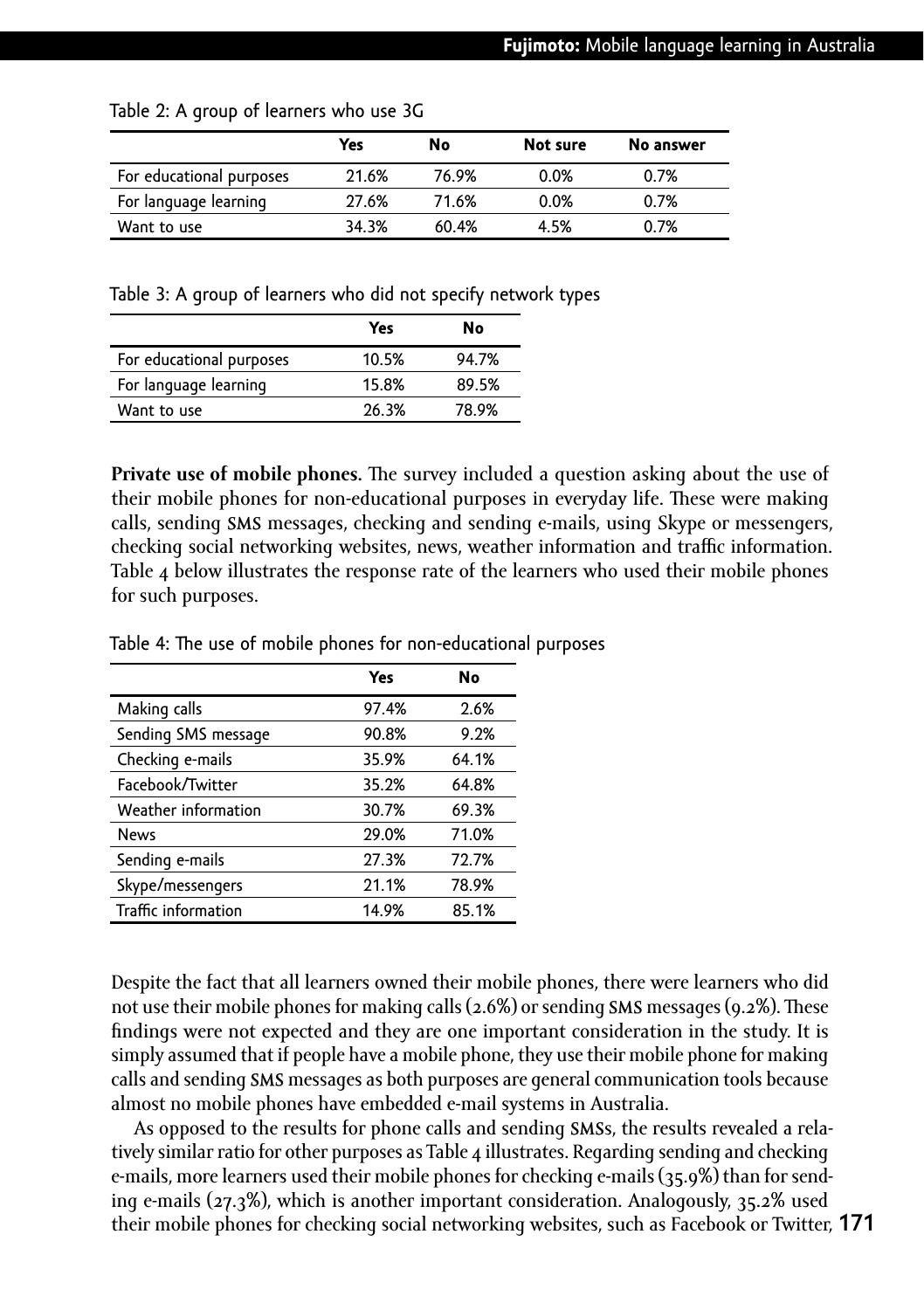and 29.0% used their mobile phones for checking news. Similarly to these results, mobile phones were used for checking weather information (21.1%), Skype or messengers (21.1%), such as MSN, Yahoo or G-mail and checking traffic information (14.9%).

The question also took into consideration whether they used their mobile phones for any other non-educational purposes. Table 5 below details other purposes that they used their mobile phones for. The greatest response from them was the use of mobile phones for playing games and as multimedia devices. In terms of the use of mobile phones as multimedia devices, they indicated they used their mobile phones to take photos, record videos, listen to music or watch videos. In the table, QQ is a free instant messaging computer program developed in China and it includes other features, for instance, games, virtual pets, blogs, and ringtone downloads. When this 23.5% is added to the result of the use of mobile phones for messengers, it indicates that about half of the learners used their mobile phones for some type of messenger or Skype. Also, it indicated that 20.8% of 182 learners used mobile phones for checking traffic information when the 5.9% who check bus timetables are added to the result for checking traffic information. 5.9% of them responded *Other* in Table 5, indicating they used an iPad instead of their mobile phones.

| <b>Response rate</b> |
|----------------------|
| 29.4%                |
| 23.5%                |
| 17.6%                |
| 5.9%                 |
| 5.9%                 |
| 5.9%                 |
| 5.9%                 |
| 5.9%                 |
|                      |

Table 5: Other purposes

**Learners' previous experience of mobile phone use for learning**. The survey included additional questions asking about the learners' previous experience of using their mobile phones for both educational and language learning purposes. This language learning included any second languages which the learners were studying as a subject or outside class in everyday life. Figure 1 shows that only 20.7% had had previous experience of the use of their mobile phones for educational purposes. Table 6 shows a majority of the respondents used their mobile phones for checking a dictionary or translator (55.9%) or information related to their university studies (26.5%). In the results, meeting and discussion means that they used their mobile phones to discuss their group assignments, or to arrange a meeting over the phone rather than sending **SMS**. Similarly, Figure 2 shows that  $27.4\%$  had used their mobile phones for language learning and most of them used their mobile phones for checking a dictionary or translator  $(61.4%)$  and listening practice  $(13.6%)$  as shown in Table 7. As 29.4% had previously used their mobile phones as multimedia devices, it can be understood that the percentage for listening was the second greatest result. As shown in Table 7, there were 2.3% who used their mobile phones in a second language, which was an interesting discovery about how they used mobile phones to learn the language.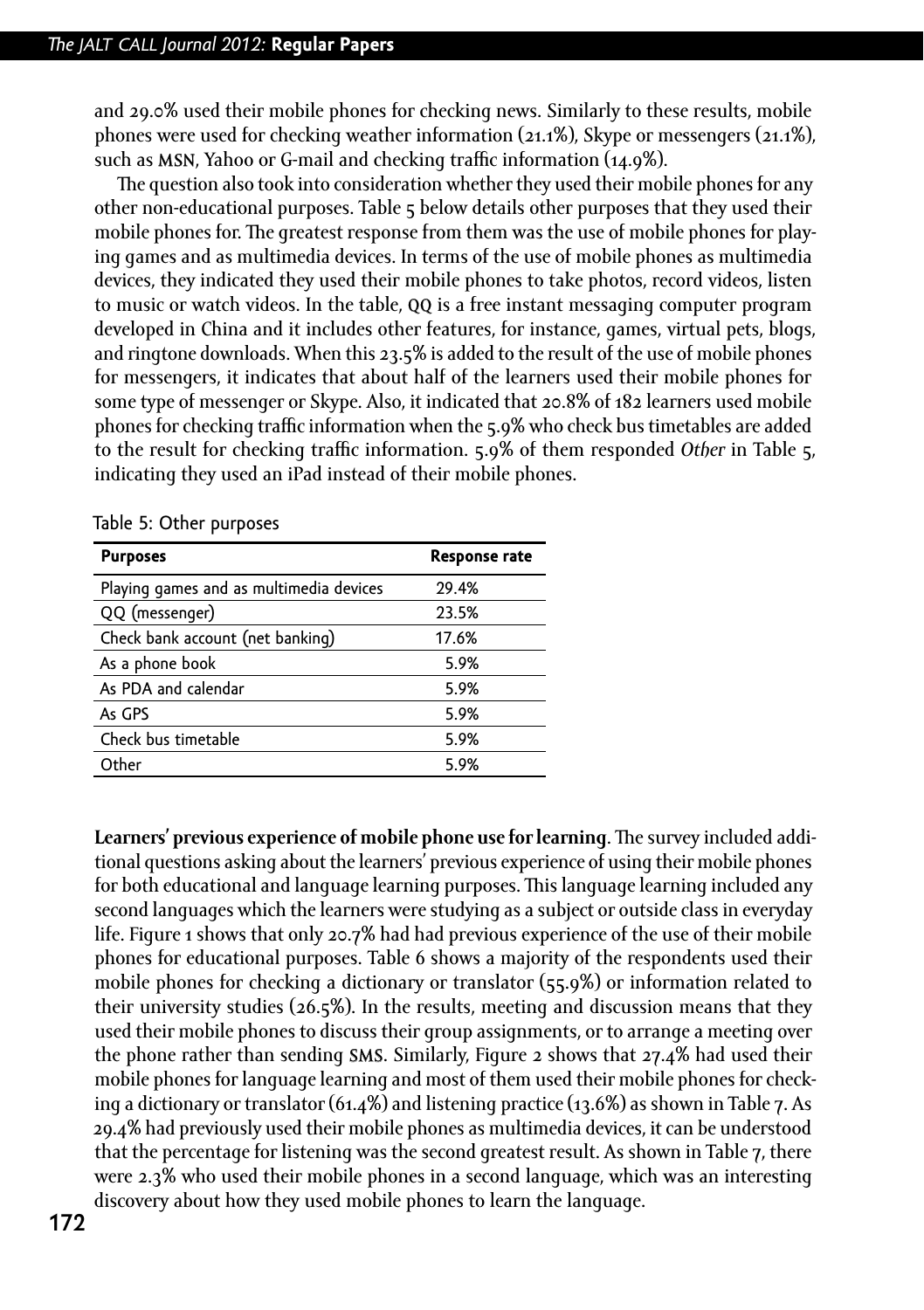







| Table 6: Details of the use of mobile phones for educational purposes |  |  |
|-----------------------------------------------------------------------|--|--|
|-----------------------------------------------------------------------|--|--|

| <b>Purposes</b>               | <b>Response rate</b> |
|-------------------------------|----------------------|
| A dictionary/ translator      | 55.9%                |
| For courses at the university | 26.5%                |
| Meeting and discussion        | 14.7%                |
| Reading                       | ን ዓ%                 |

|  |  |  |  | Table 7: Details of the use of mobile phones for language learning |
|--|--|--|--|--------------------------------------------------------------------|
|  |  |  |  |                                                                    |

| <b>Purposes</b>                | Response rate |
|--------------------------------|---------------|
| A dictionary/ translator       | 61.4%         |
| Listening                      | 13.6%         |
| Vocabulary list                | 4.5%          |
| SMS in second language         | 4.5%          |
| Reading                        | 2.3%          |
| Use a phone in second language | 2.3%          |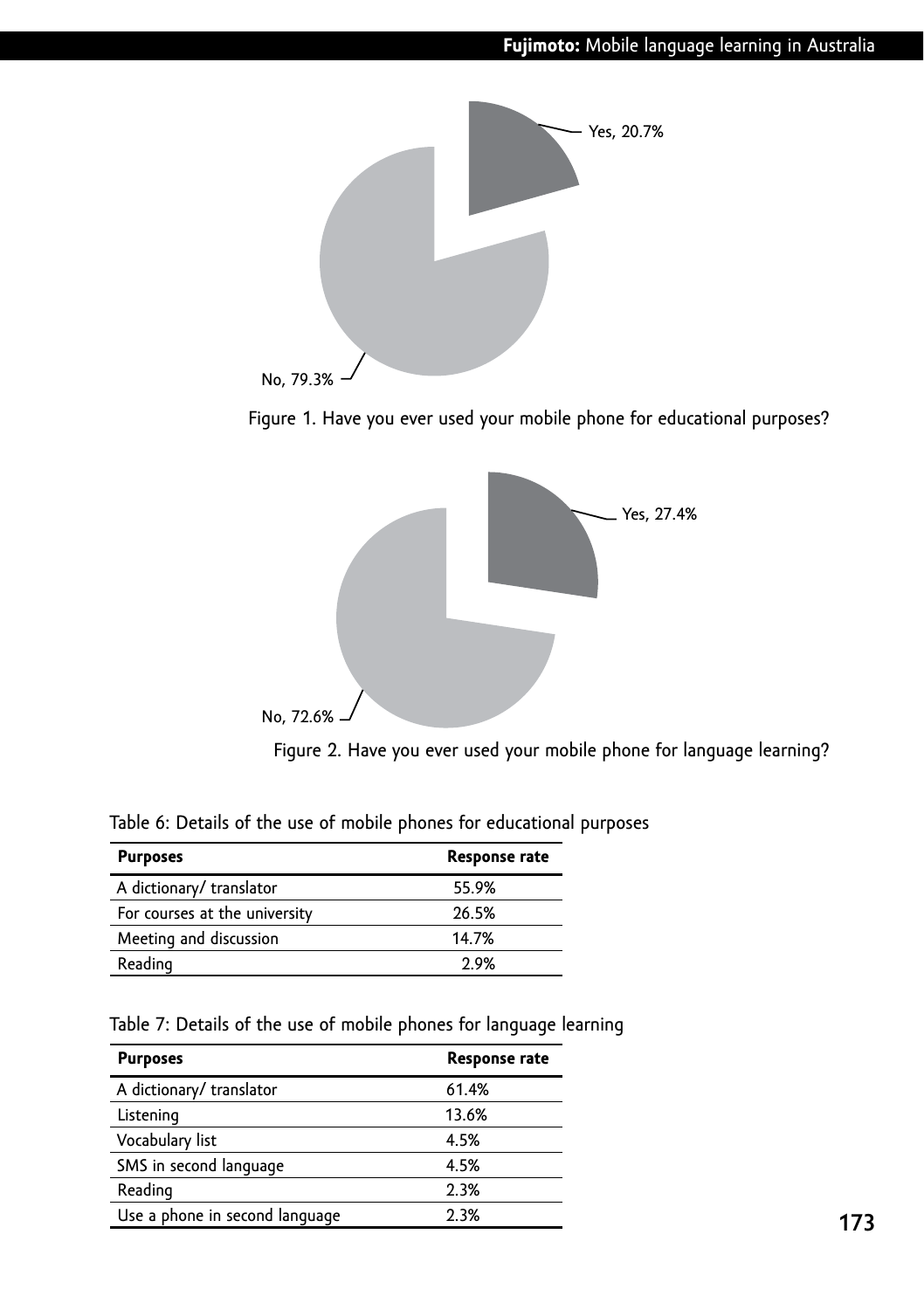**Learners' perceptions of the use of mobile phones in the future**. Following the questions about their previous experience, another question was included to determine whether learners would like to use their mobile phones for language learning in the future. Figure 3 below shows that only 0.6% of the learners were not sure whether they would like to use their mobile phones for such a purpose in the future. Whilst 64.4% indicated a clear negative attitude, only 35.5% indicated a clear positive attitude. These results are another significant consideration in the study. As can be seen in Table 8 below, there were relatively similar responses about the purposes that they used their mobile phones for when compared with the details of the purposes listed in Table 7 above.



Figure 3. Would you like to use your mobile phone for language learning?

| <b>Purposes</b>               | <b>Response rate</b> |
|-------------------------------|----------------------|
| Dictionary and translation    | 50.0%                |
| Talking in English on a phone | 7.1%                 |
| SMS to receive words          | 7.1%                 |
| Flash cards                   | 4.8%                 |
| Listening                     | 2.4%                 |
| Other comments                | 28.6%                |

Table 8: Details of the use of mobile phones for language learning

Regarding other comments in Table 8, one learner noted that the student's mobile phone did not have functions like an iPhone, so the learner preferred using the mobile phone in the offline mode. Three learners commented that they preferred it to be cost friendly (e.g. free or low cost), where only downloading was charged.

### *Limitations of Survey 1*

While there were interesting observations that could be made from the data, the study in Survey 1 was not without limitations. The survey did not make it clear enough as to which mobile devices were used by the learners, such as whether smart phones or standard mobile phones were used and whether they owned other personal mobile devices, such as tablet

**174** computers. This was predominantly because smart phones were not widely used among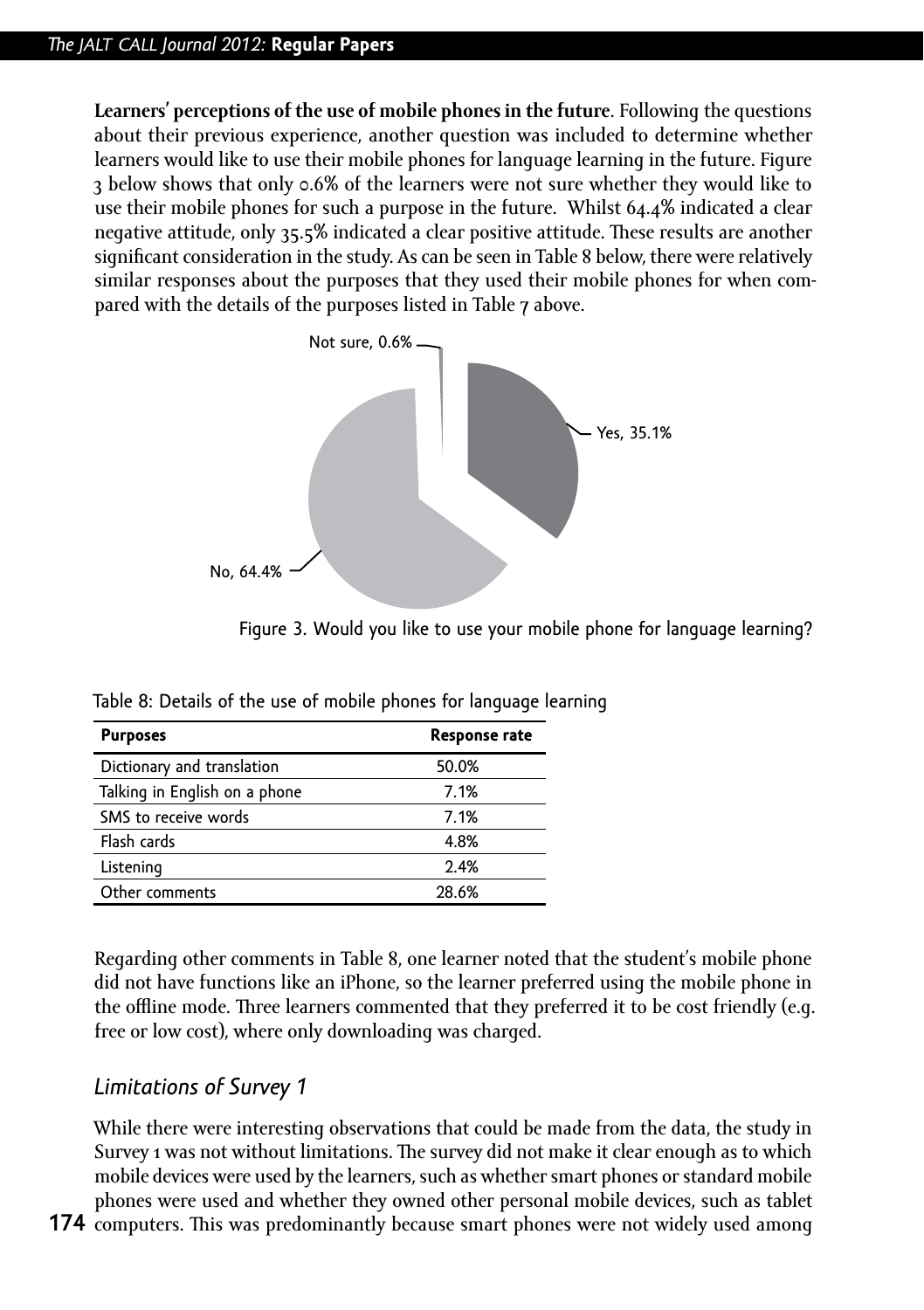university students when the study was conducted in 2010, but it was thought that to some degree views of emerging technologies would be evident in discussions of the use of mobile phones for language learning in the future. The survey also did not go into detail regarding which language skills learners would like to develop through their mobile devices. This question was omitted in an attempt to keep the survey brief for a higher return rate but, ultimately, it became apparent that this information would have been useful.

# **Survey 2**

# *Method*

In Survey 2, the survey designed in Survey 1 was redesigned in order to deal with the limitations found. The subsequent sections illustrate research questions posed in this phase, participants and procedures, and results and discussion of the new survey conducted in this phase. This phase posed the following additional research questions which took into consideration the use of tablet computers in everyday life.

- Ȼ For what non-learning purposes do learners regularly use their tablet computers?
- $\lambda$ . Have learners ever used their tablet computers for educational purposes?
- Ȼ Have learners ever used their tablet computers for language learning?
- Ȼ How do they perceive using their tablet computers for language learning in the future?

**Participants and Procedures**: In Survey 2, participants were both Australian and international learners  $(n = 158)$  who were studying in various courses at the same university as in Survey 1 but in 2012. They were in the first year, second year or third year of their bachelor's degree at the university. The survey contained more questions than the previous survey and it was designed to take approximately 15 minutes to fill in. Their participation was entirely voluntary and it was administered anonymously to the participants during or after the class time in the second half of the semester to achieve a sufficient sample size in the study. It included no questions linking individual personal identification to protect their privacy in the study.

**Data collection.** The survey used in Survey 2 took into consideration the use of smart phones and tablet computers which had been omitted in the previous survey as well as standard mobile phones. It was made up of a total of 13 questions asking which mobile devices the learners owned with additional information about the particular purposes they used their mobile devices for in everyday life including educational and language learning purposes, and whether they are willing to use their mobile phones and tablet computers for language learning in the future.

# *Results*

Similar to Survey 1, all results collected through the survey are presented using a cumulative percentage or the cumulative number of the participants' responses to all questions included in the survey. Results are illustrated in the following subsections in terms of the ownership of mobile devices and details of mobile phones, private use of both mobile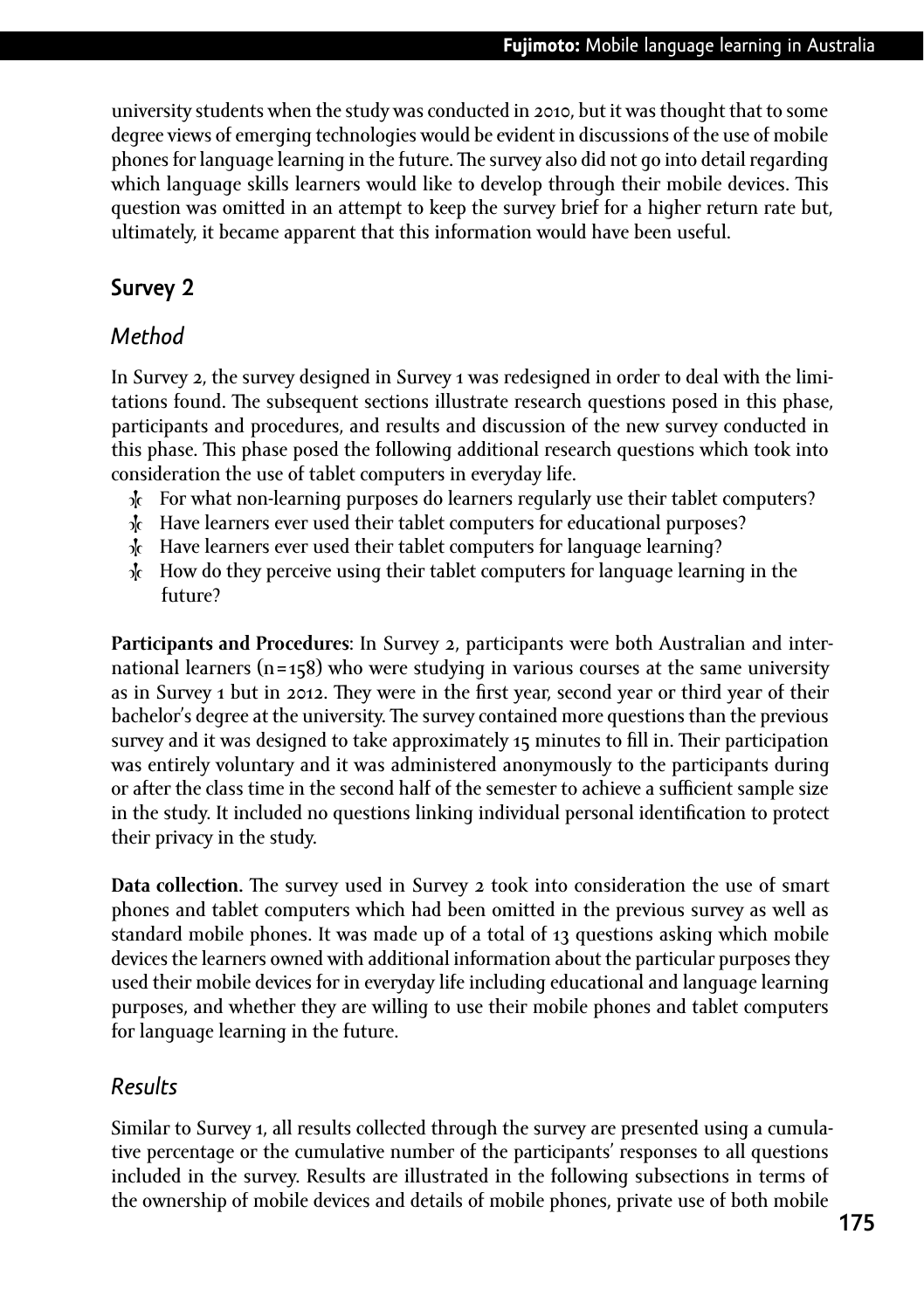phones and tablet computers, the use of these devices for both education and language learning purposes and their attitude about mobile language learning in the future.

**The ownership of mobile devices and details**. The survey included a couple of questions asking which mobile devices learners owned and details of their mobile devices. As Figure 4 illustrates, 79.7% of the learners owned smart phones while only 12.0% owned standard mobile phones. Also, 7.0% owned both types of mobile phones. However, there were 1.3% who did not own any mobile phones at all which is not an expected discovery and a significant consideration in the study.

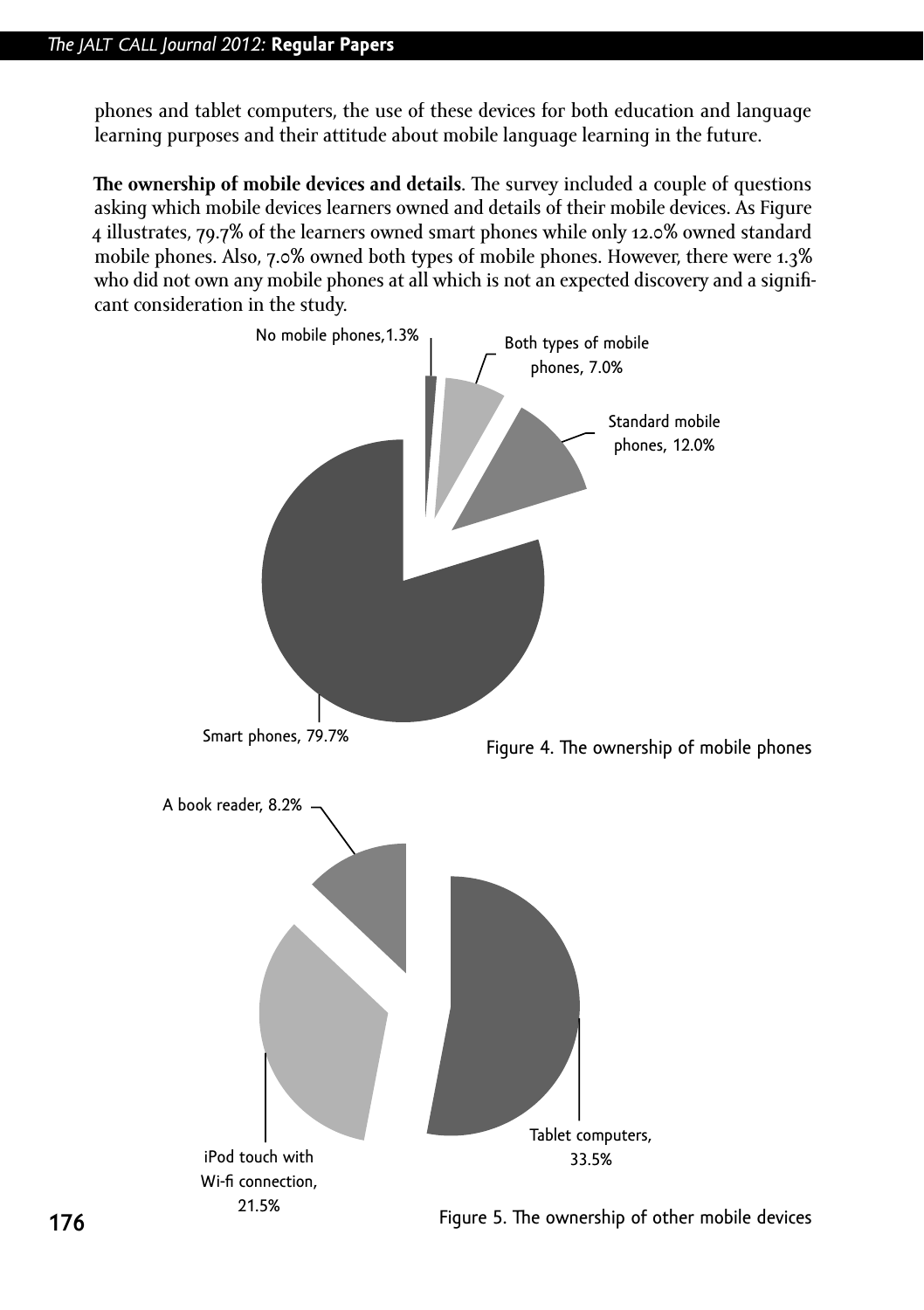Additionally, the results showed that about one third of the learners owned a tablet computer such as an iPad or a Galaxy note, while just 21.5% owned an iPod touch with Wi-Fi connection and 8.2% owned a book reader such as Kindle as presented in Figure 5. The 1.3% that appear in Figure 2 indicated that they owned a tablet computer, an iPod touch or a book reader. This finding is also a significant consideration in the study. Regarding the types of Internet connections, Figure 6 below illustrates the most used connection was Wi-Fi only (71.6%), followed by a plan-based broadband (9.0%) and prepaid mobile broadband  $(4.5\%)$  among the respondents  $(n=67)$  to the question in the survey. Also, there were 1.5% indicating the use of both broadband and Wi-Fi connections. Although there were 13.4% with no response, most of the learners who owned a tablet computer or more than one mobile device prefer the Wi-Fi connection to any type of broadband which involves extra costs for using their mobile phones.



Figure 7 below presents the types of mobile phones which the learners used. The greatest percentage of the learners used plan-based mobile phones on contract with their selected carrier (72.8%), followed by prepaid mobile phones (24.7%) and both prepaid and planbased mobile phones (0.6%). With regards to the payments, about half of the learners who used prepaid mobile phones paid for recharges valued between \$20 and \$30 (9.5%). Among the learners who used plan-based mobile phones, most payments were valued either between \$40 and \$50 (18.4%) or \$50 and \$60 (18.4%), followed by \$20 and \$30 (12.0%).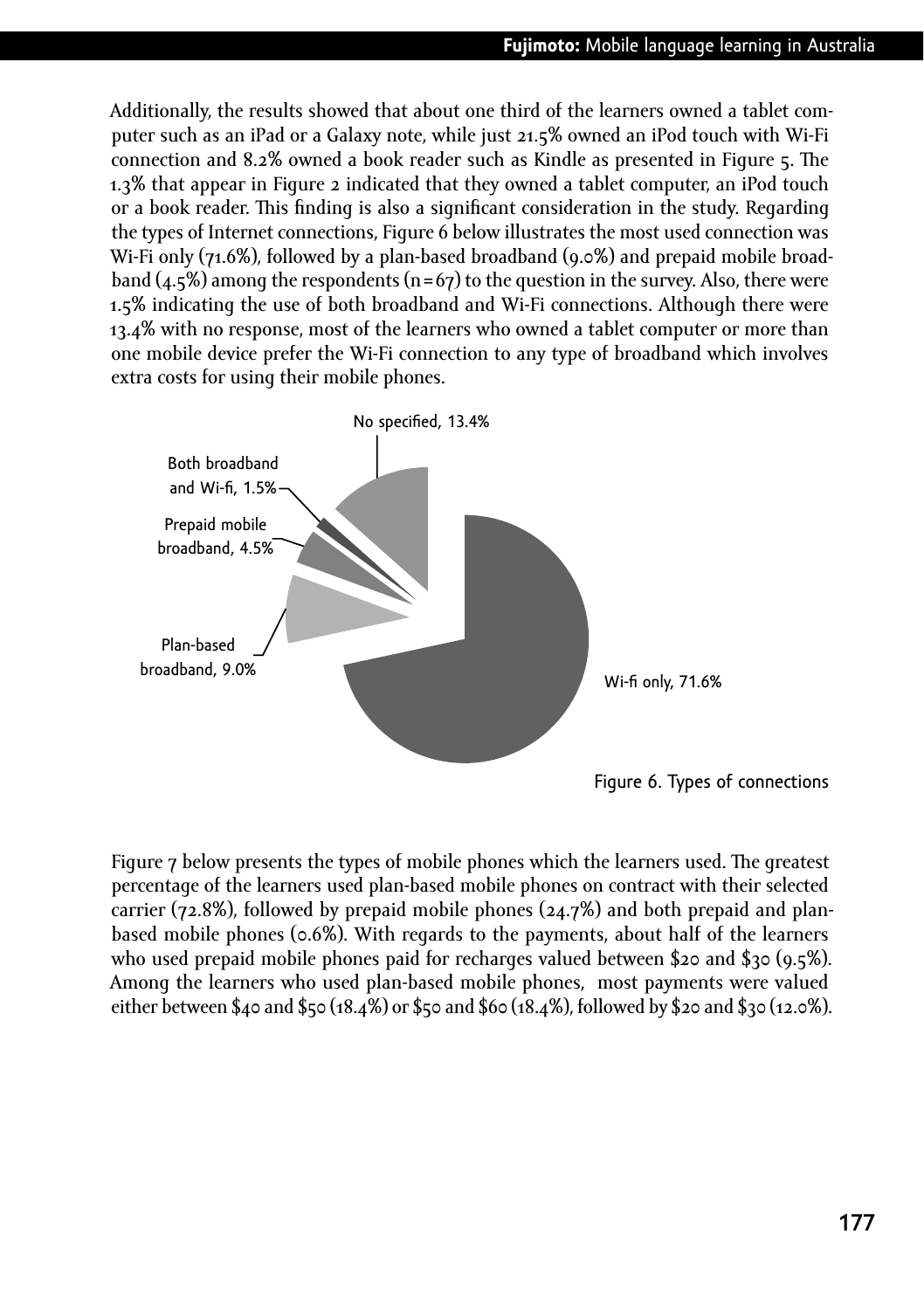

Figure 7. Types of mobile phones

**Private use of mobile phones**. The survey results show how learners used their mobile phones for non-educational purposes listed in the question. The results included the use of their mobile phones for making calls, sending SMS messages, sending and checking e-mails, using messenger applications and Skype or messengers, and checking traffic information, news, weather and social network websites such as Facebook or Twitter as Table 9 below illustrates.

|                     | Yes   | No    | N/A  |
|---------------------|-------|-------|------|
| Making calls        | 94.9% | 3.8%  | 1.3% |
| Sending SMS         | 87.3% | 11.4% | 1.3% |
| Checking e-mails    | 70.3% | 28.5% | 1.3% |
| Facebook/Twitter    | 67.7% | 31.0% | 1.3% |
| Sending e-mails     | 55.1% | 43.7% | 1.3% |
| Weather information | 53.8% | 44.9% | 1.3% |
| <b>News</b>         | 44.3% | 54.4% | 1.3% |
| Messenger apps      | 38.6% | 60.1% | 1.3% |
| Skype/messengers    | 32.9% | 65.8% | 1.3% |
| Traffic information | 27.2% | 71.5% | 1.3% |

Table 9: The use of mobile phones for non-educational purposes

There were the 1.3% of learners who did not use their mobile phones for such purposes listed in Figure 12 since they did not own any mobile phones at all. Also, although learners owned their mobile phones (98.7%), not all of them used their mobile phones for such purposes in everyday life. There were learners who did not use their mobile phones for making calls (3.8%) and for sending SMS messages (11.4%). The results for sending and checking e-mails

**178** show a greater percentage of learners who used their mobile phone for checking e-mails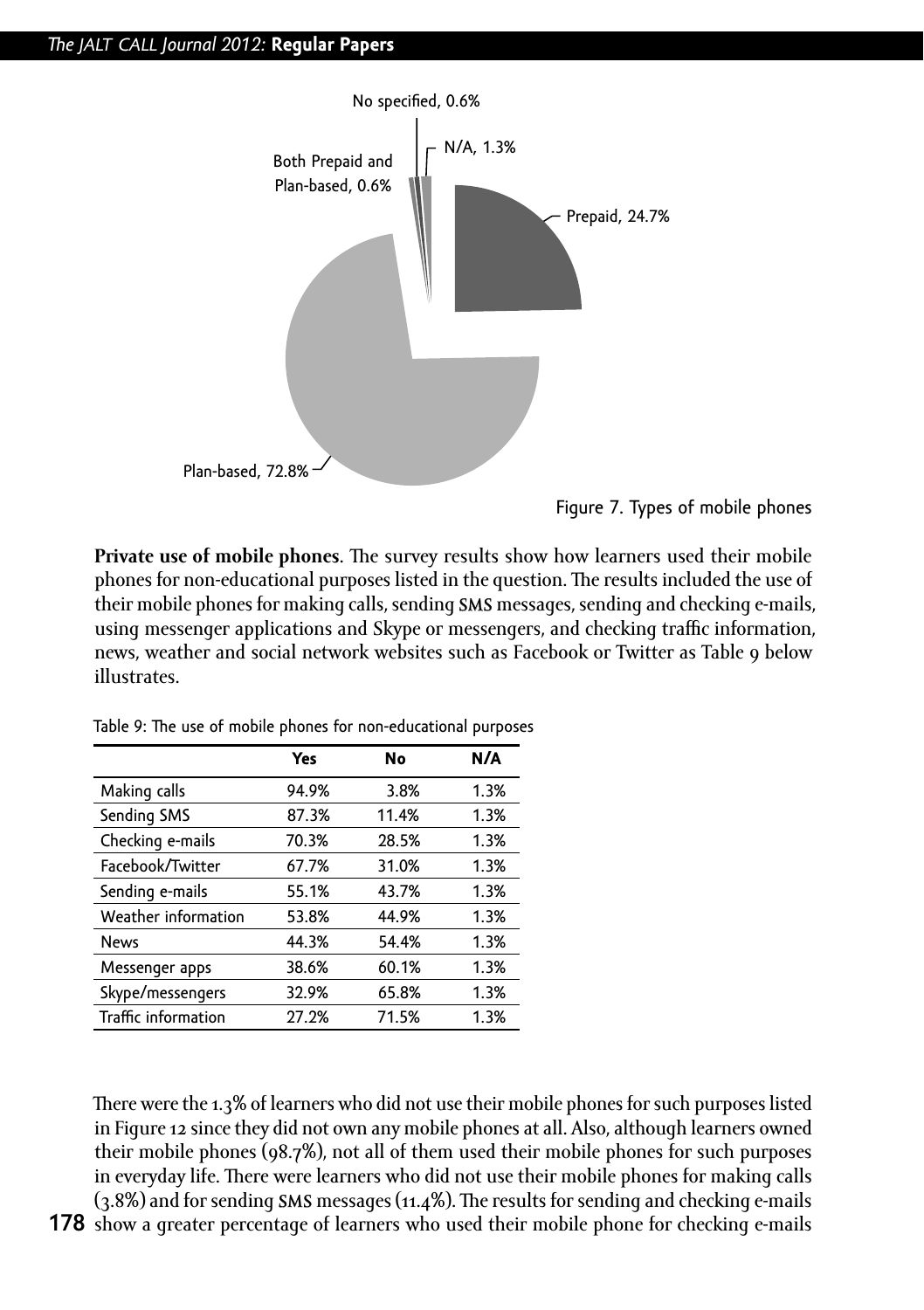compared with the percentage of learners who used it for sending e-mails. This result can be related to which types of mobile phones they owned. Besides these purposes, the question also took into consideration the use of their mobile phones for messenger applications and either Skype or messengers. The results revealed that a relatively similar percentage of the learners used their mobile phones for such purposes in everyday life.

Additionally, the question included the use of mobile phones for checking traffic information, news, weather and social networking websites such as Facebook and Twitter. For these purposes, the smallest percentage of the learners (27.2%) indicated they used their mobile phones for checking traffic information, whilst the greatest percentage of them (67.7%) indicated they used their mobile phones for checking social networking websites. Almost half of the learners are more likely to use their mobile phones for checking weather than checking news in everyday life.

Besides the listed purposes, the survey included a question asking about the use of their mobile phones for other personal purposes. These were listening to music, playing games, watching videos and browsing online shopping websites. Also, they were used for a variety of mobile applications, for instance, a bank application which allows people to easily manage their bank account and entertainment applications like Podcasts which contains thousands of free audio or videos podcasts or SoundHound which enables them to instantly discover different music. Moreover, as more mobile phones are embedded with more functions in them, mobile phones were used for notes or as cameras in their daily life.

**Learners' experience of using mobile phones for learning**. The results show whether the learners had had previous experience of using their mobile phones for both educational and language learning purposes and how they used their mobile phones for such purposes in their daily life. Interestingly, it reveals almost the same percentage of the learners had had previous experience of using them for educational purposes (70.9%) and language learning purposes (70.3%) as shown in Figures 8 and 9, respectively.



Figure 8. Experience in using mobile phones for educational purpose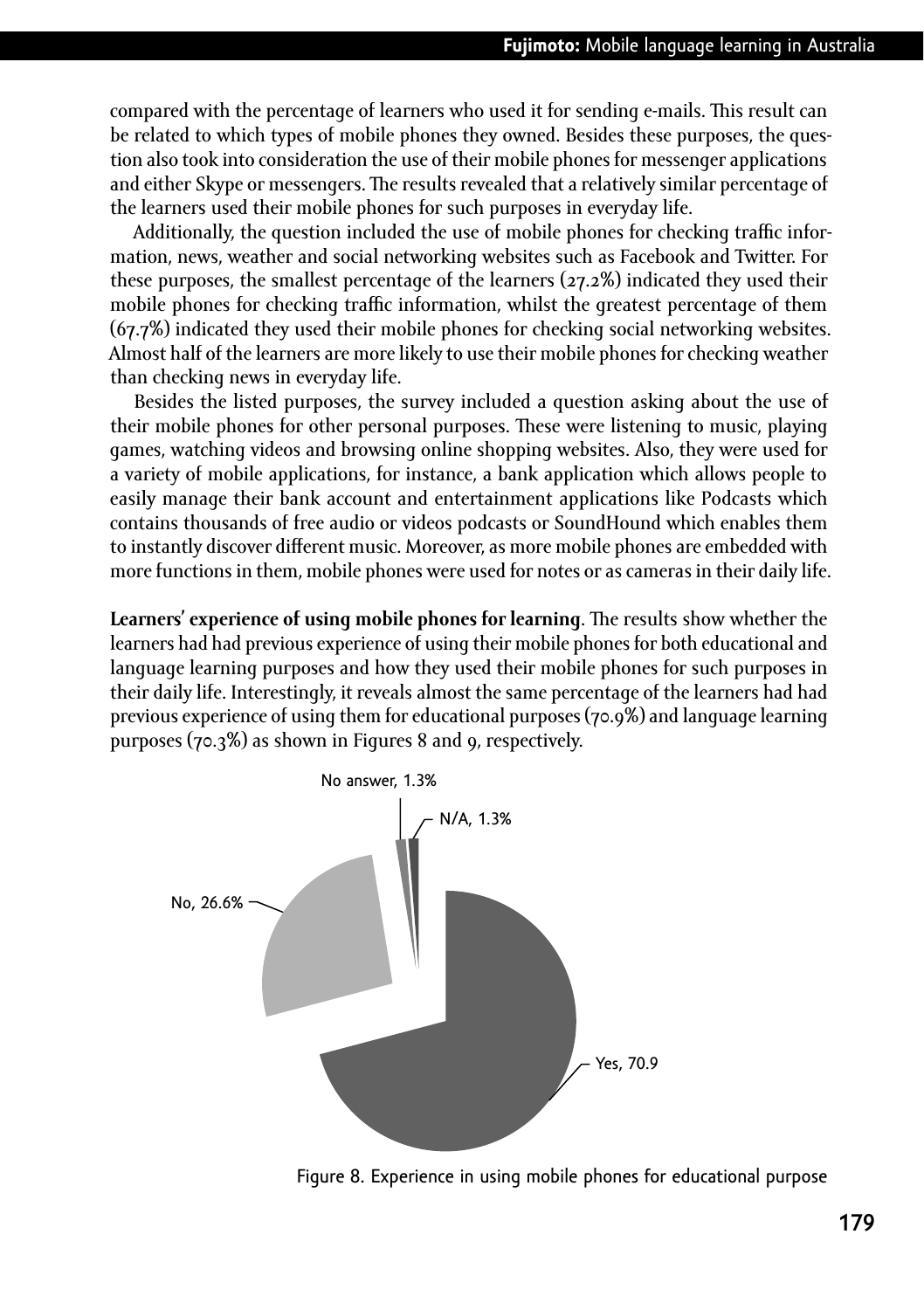



Tables 10 and 11 below list which purposes these learners used their mobile phones for. For educational purposes, the results show the greatest usage was for checking the university websites to obtain information and materials related to their courses (29.4%), followed by using applications or the online services of a dictionary or translator (17.5%), searching for articles or journals (14.2%), accessing university applications or language learning applications (10.0%) and so on. As can be seen in Figure 4, more learners owned smart phones, and their mobile phones seemed to allow them to not only check or search online, but also read digital documents, work on their assignments, and keep notes and course materials in their mobile phones.

| <b>Purposes</b>                             | <b>Response rate</b> |
|---------------------------------------------|----------------------|
| To check the university website             | 29.4%                |
| To use a dictionary/translator              | 17.5%                |
| To search articles or journals for research | 14.2%                |
| To use the university application           | 10.0%                |
| To use language learning applications       | 8.3%                 |
| To read course materials                    |                      |
| To search online learning materials         | 4.2%                 |
| To keep course materials and notes          |                      |
| To work on assignments                      | 1.7%                 |
| To use the language learning help online    |                      |
| To discuss assignments with group members   | 0.8%                 |
| To record and watch videos of the class     |                      |

Table 10: Details of the use of mobile phones for educational purpose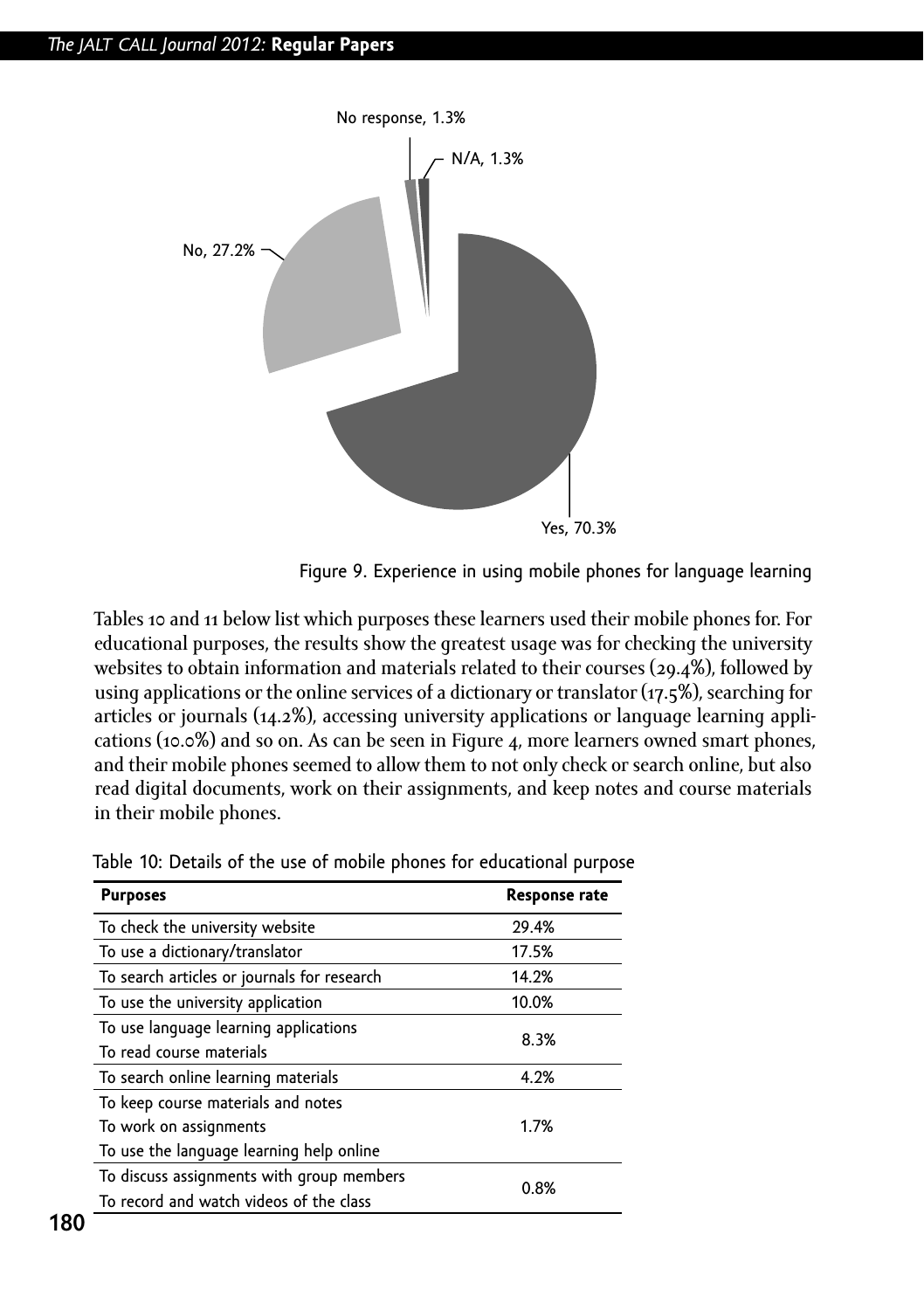| <b>Purposes</b>                                                                               | Response rate |
|-----------------------------------------------------------------------------------------------|---------------|
| To use a dictionary/translator                                                                | 56.3%         |
| To use language learning apps                                                                 | 22.7%         |
| To listen to audio materials                                                                  | 6.7%          |
| To use character recognition for learning calligraphy                                         | 5.0%          |
| To use other types of learning materials                                                      | 4.2%          |
| To communicate with friends who studied the language<br>To play games for vocabulary learning | 1.7%          |
| To keep a vocabulary list<br>To use a keyboard for spelling practice                          | 0.8%          |

Table 11: Details of the use of mobile phones for language learning

For the language learning purposes, Table 11 shows the greatest usage was for an application or online service of a dictionary or translator (56.3%), followed by language learning applications (22.7%), audio materials (6.7%), and character recognition (5.0%), which can be the main purposes of its use in language learning. An interesting finding was that learners used their mobile phone keyboards for spelling practice (0.8%).

**Learners' perception of the use of mobile phones in the future.** The survey included additional questions asking whether learners would like to use their mobile phones for language learning in the future. Figure 10 shows the number of learners who did not respond (12.0%). This result can indicate that they were not sure if they would like to use their devices for such a purpose in the future even though they have previously used their devices for such a purpose in their daily life. Likewise, 19.6 showed a clear negative attitude about the use of their devices for such a purpose while 67.1% should a clear positive attitude about it.



Figure 10. Would you like to use a mobile phone for language learning in the future?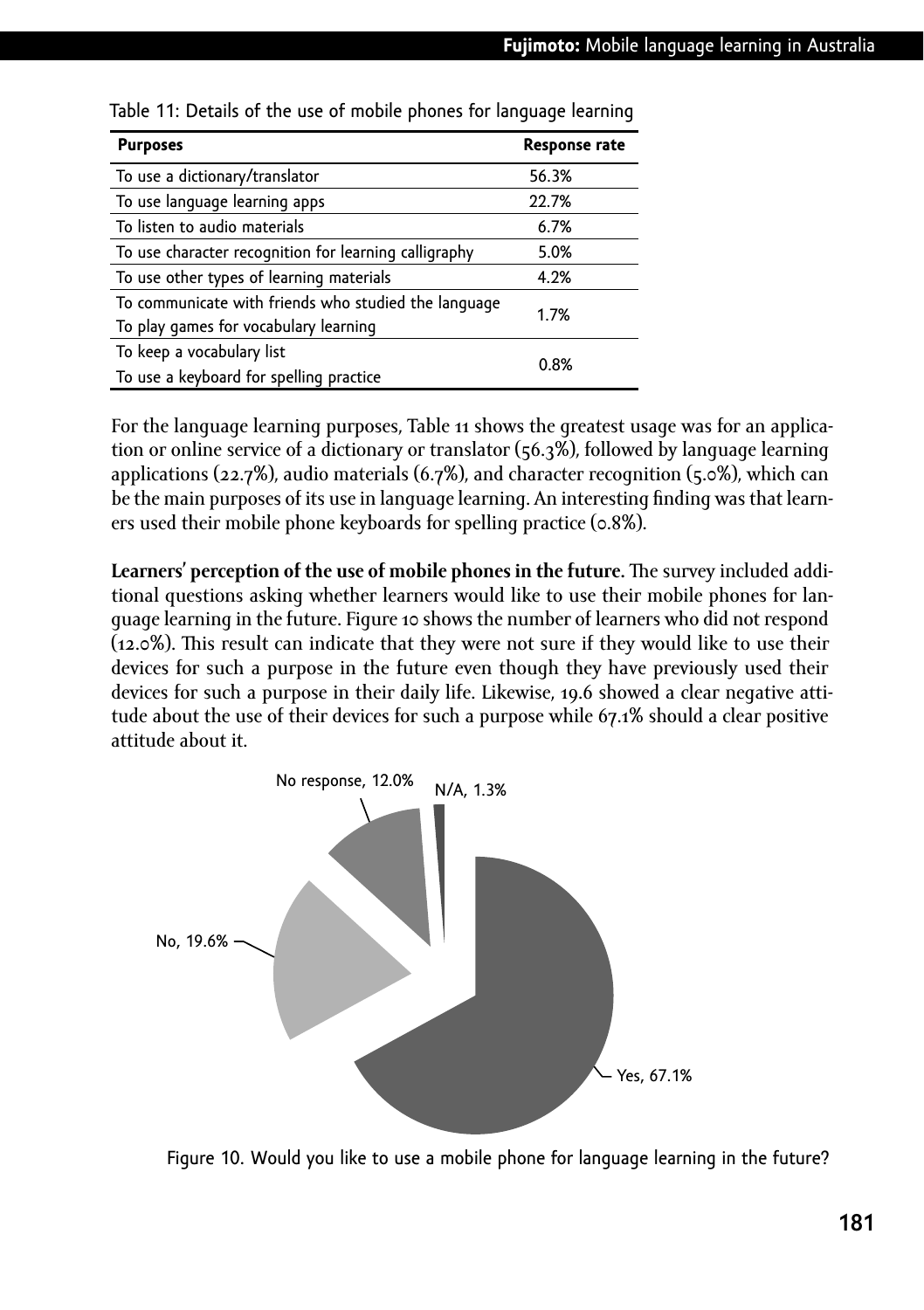#### *The jalt call Journal 2012:* **Regular Papers**

Additionally, the question asked how they would like to use their devices for such a purpose in the future. They indicated they would like to use their devices for reference resources, audio materials, character recognition, an interesting translation application, exercises or applications to improve their vocabulary and grammar knowledge, writing, spelling and listening skills in general.

**Private use of tablet computers:** The survey used in Survey 2 included additional questions asking their experience of the use of their tablet computers for non-educational purpose. It included a question asking about the same purposes which were investigated for the use of mobile phones except for making calls and sending SMS messages. Table 12 shows all response rates for all purposes listed in the question.

|                     | Yes   | No    |
|---------------------|-------|-------|
| Sending e-mails     | 71.6% | 28.4% |
| Checking e-mails    | 70.1% | 29.9% |
| Facebook/Twitter    | 64.2% | 35.8% |
| <b>News</b>         | 61.2% | 38.8% |
| Skype/messengers    | 34.3% | 65.7% |
| Weather information | 34.3% | 65.7% |
| Messenger apps      | 28.4% | 71.6% |
| Traffic information | 16.4% | 83.6% |

Table 12: The use of tablet computers for non-educational purposes

As can be seen, there is not much difference between the use of tablet computers for sending e-mails (71.6%) and checking e-mails (70.1%). This is another significant discovery in Survey 2. Also, these activities are considered to most frequently occur when they used their tablet computers. The second most frequent activity is for checking social networking websites, such as Facebook or Twitter (64.2%), followed by checking news (61.2%), checking weather and using Skype or messengers (34.3%), using messenger applications (28.4%) and checking traffic information (16.4%) which was the least frequent activity among the learners. Additionally, their devices were used for watching movies or videos, reading or playing games according to the learners' responses.

**Learners' previous experience of using tablet computers for learning:** The survey also included additional questions asking whether the learners had ever used their tablet computers for educational and language learning purposes. As shown in Figures 11 and 12, 65.7% of the respondents have used their devices for educational purpose whilst just 52.2% of them have used their devices for language learning.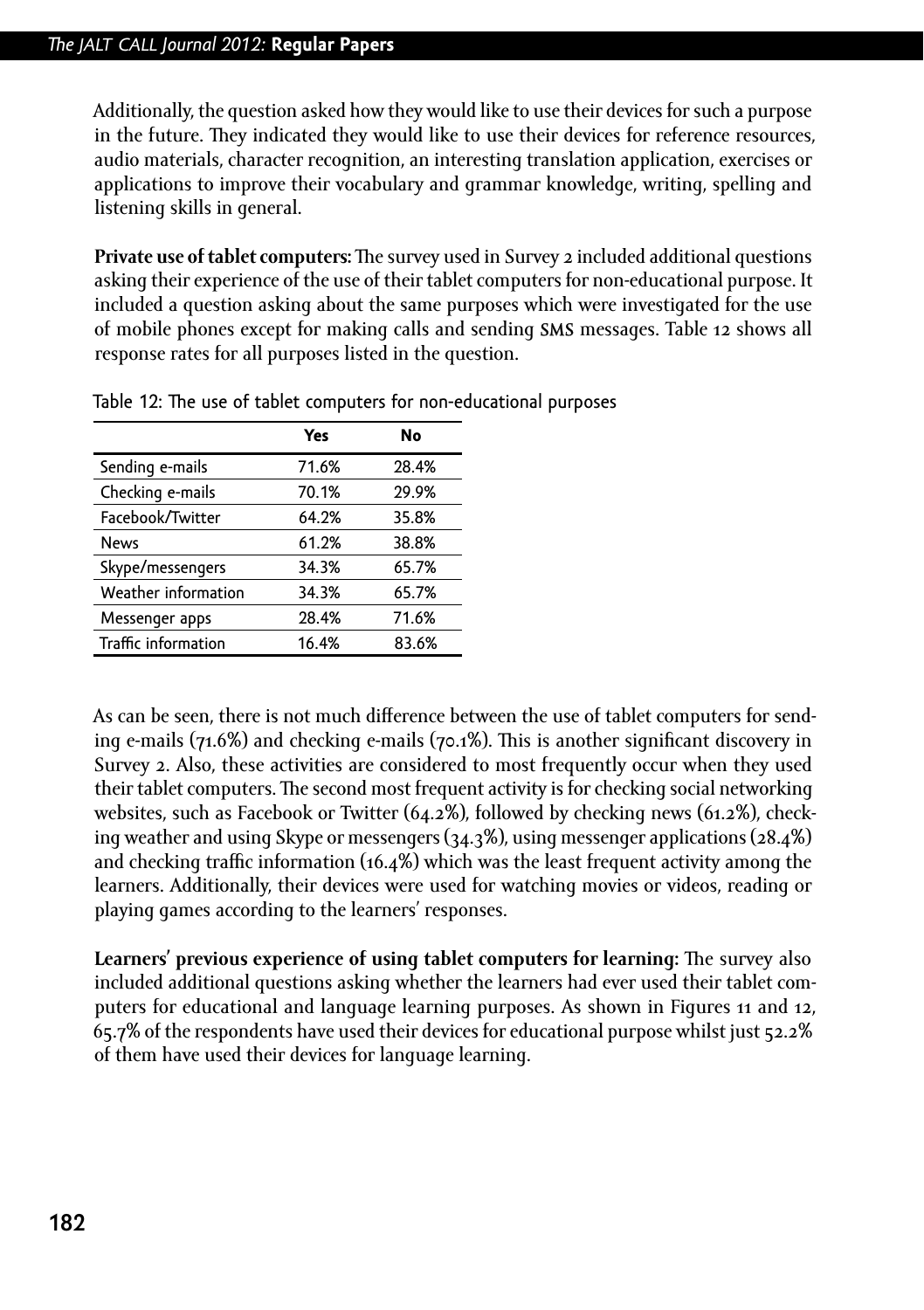

Figure 11. Experience in using tablet computers for educational purposes



Figure 12. Experience in using tablet computers for language learning

For educational purposes, the results showed that the most frequent use was to work on assignments and research (41.1%), followed by reading news, E-books, articles or lecture notes (21.7%), accessing the university website (15.2%), taking notes in class and listening to class audio materials (4.3%). In addition to these purposes, some respondents indicated they used their devices for keeping course materials to carry to their classes (2.2%), watching videos of lectures (2.2%) and recording lecturers (2.2%). On the other hand, for language learning purposes, the most frequent use was utilising an application or online service of a dictionary or translator  $(33.3\%)$ , followed by watching videos or movies in a second language (20.8%), using language learning applications (20.8%) and accessing to language learning websites (12.5%). Although it was the least occurring response, 4.2% indicated they used a keyboard to type in a second language for learning.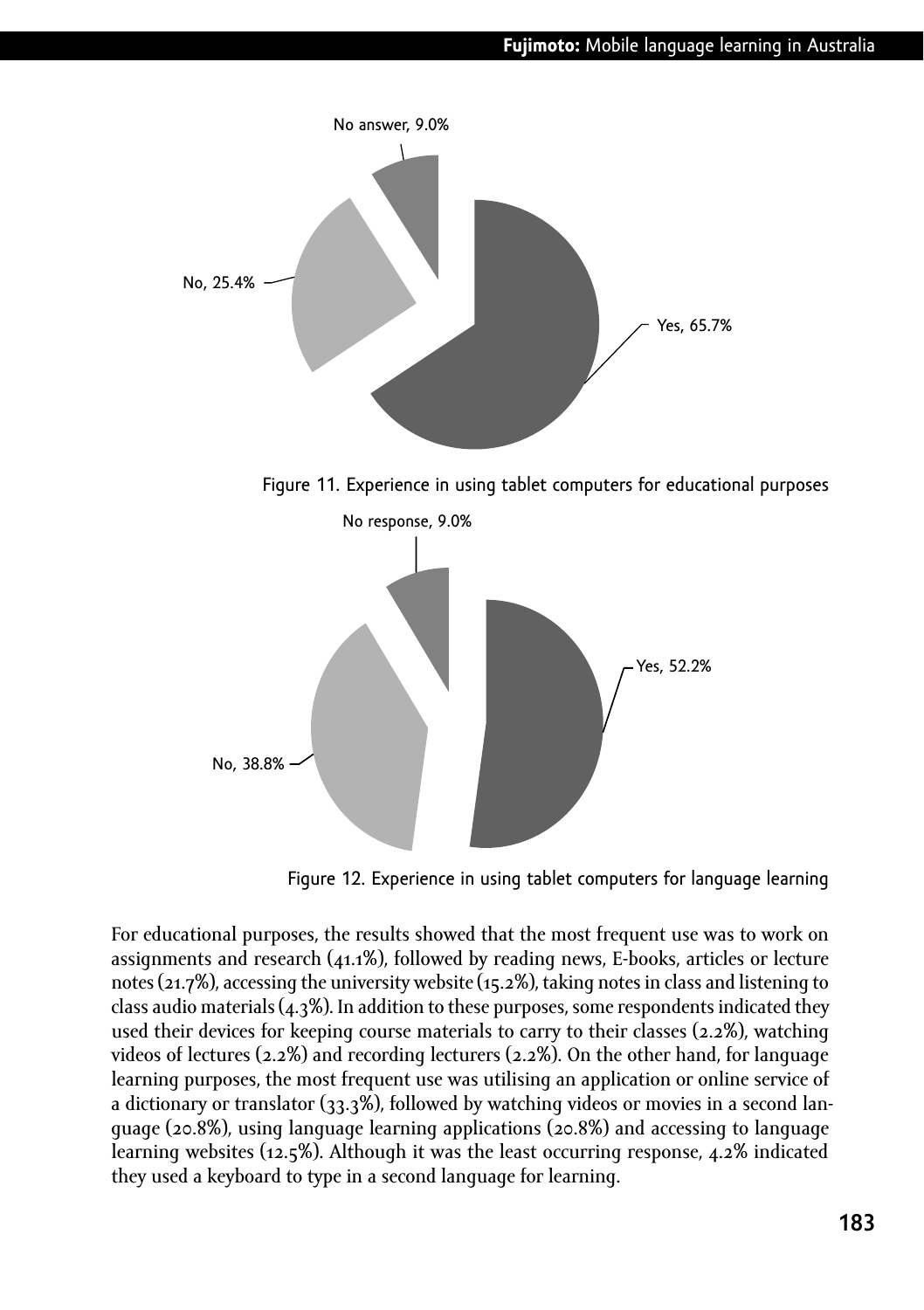**Learners' perceptions of the use of tablet computers in the future:** There was an interesting discovery in terms of learners' perception of the use of their tablet computers for language learning in the future. 55.2% indicated a clear positive attitude about the use of their devices for such a purpose in the future. This result was almost the same percentage of the learners who indicated they have had previous experience of their purpose for such a purpose as Figure 13 illustrates. Moreover, there were some learners indicating a clear negative attitude (31.3%) or no responses (13.4%). These findings are another significance to be considered in the study.



Figure 13. Would you like to use your tablet computer for language learning in the future?

For such a purpose, they indicated that they would like to use their devices for language learning applications, checking a dictionary or translator and watching videos or movies, accessing a website to check and download materials and for interactive learning among learners. According to the results about their previous experience, they had already been using their devices for such purposes. Therefore, it is possible to say that they would feel comfortable with their devices for what they already do in their daily life.

# *Limitations of Survey 2*

Whilst there were significant discoveries derived from the survey results, the study conducted in Survey 2 was not also without limitations. The study focuses were to attempt to investigate additionally the use of tablet computers for non-educational, educational and language learning purposes, and the learners' perception of the use of both mobile phones and tablet computers for language learning in the future. Consequently, the survey excluded a particular question related to an exploration about which language skills the learners would like to develop through their mobile devices. The survey results have given a brief idea about how they used their mobile devices to improve which language skill. Further, they indicated which language skills they would like to use their mobile devices to develop if they would use their mobile devices for language learning in the future. However, a question related to the development of language skills was still required to search for

**184** factual evidence which would have been practically useful. Meanwhile, since there are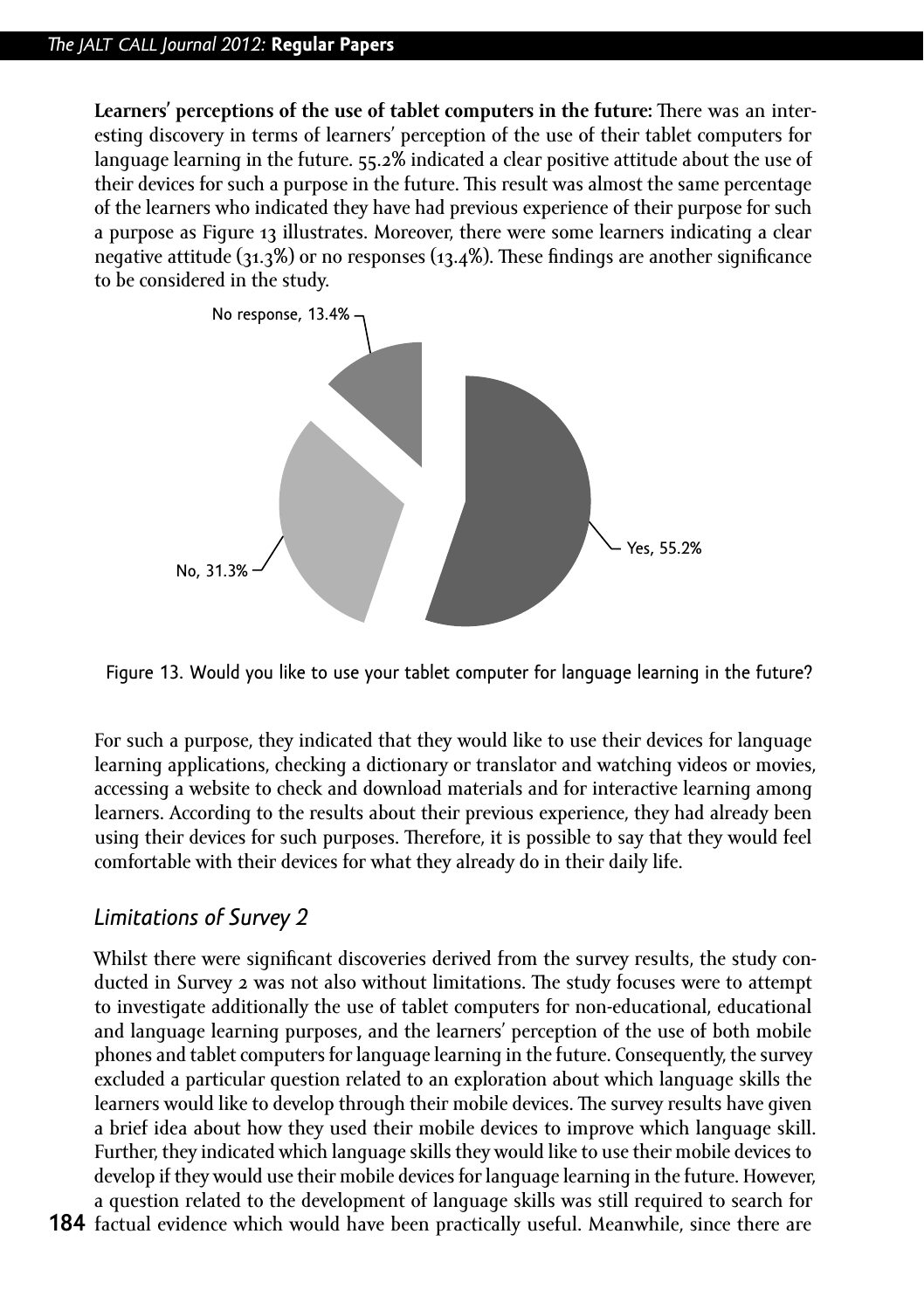more learners who used language learning applications on their mobile phones, details of information about the applications would have been useful to determine which language skill they actually used it to improve outside the class.

#### **Discussion**

#### *Survey 1*

As opposed to previous studies, the study in Survey 1 attempted to investigate the use of mobile phones for non-educational, educational and language learning purposes, and learners' perception of the use of their mobile phones for language learning in the future. Through the survey results, it is possible to determine a relationship between non-educational uses and educational uses which enables evidence to be drawn about the appropriateness and acceptance of mobile language learning in the future. The survey results are categorised according to the ownership of mobile phones with details, learners' experience of the use of their mobile phones for non-educational, educational and language learning purposes, and their perception of mobile language learning. The responses to the research questions addressed in Survey 1 are discussed below.

**The ownership and details of mobile phones**. According to the survey results, all learners owned mobile phones with either 2G or 3G networks or both networks. There was not much difference in the percentages of responses among different types of networks in terms of the use of mobile phones for educational and language learning purposes and learners' attitudes about the use of mobile phones for language learning purposes in the future. Thus, types of networks are unlikely to affect the use of mobile phones for such purposes in everyday life. Similarly, types of carriers seem not to have a strong relationship with the use of mobile phones for such purposes. All carriers in Australia offered relatively similar mobile phones and types of prepaid recharges and plans. Thus, their experience of the use of their mobile phones in everyday life can be more linked with how much they paid for their plans or prepaid recharges. However, many learners did not specify how much they were paying for prepaid recharges or plans for their mobile phones. Thus, it is difficult to say that there was a strong relationship between how much they paid for plans or prepaid recharges and their use of mobile phones in their daily life.

**185** municate with other people in a convenient way. Currently, more personal mobile devices **Private uses of mobile phones.** The survey results reveal that not all learners used their mobile phones for making calls and sending SMS messages although all learners owned mobile phones. These facts are not expected findings in the study. However, the learners' comments about other ways of using mobile phones might explain why there were some learners who did not use their mobile phones for such purposes. Some learners indicated that they used iPads instead of their mobile phones, and they used their mobile phones as a phone book and for Skype or messengers which allowed people to easily communicate with their friends or family and call at lower costs. From these findings we can infer some learners might prefer communication by text rather than talking as sometimes it is difficult to hear voices over the mobile phones because of the issues of signal reception. Also, in general, making calls through a mobile phone carrier is known to be expensive in Australia. So, it can be understood that learners find an alternative device or way to com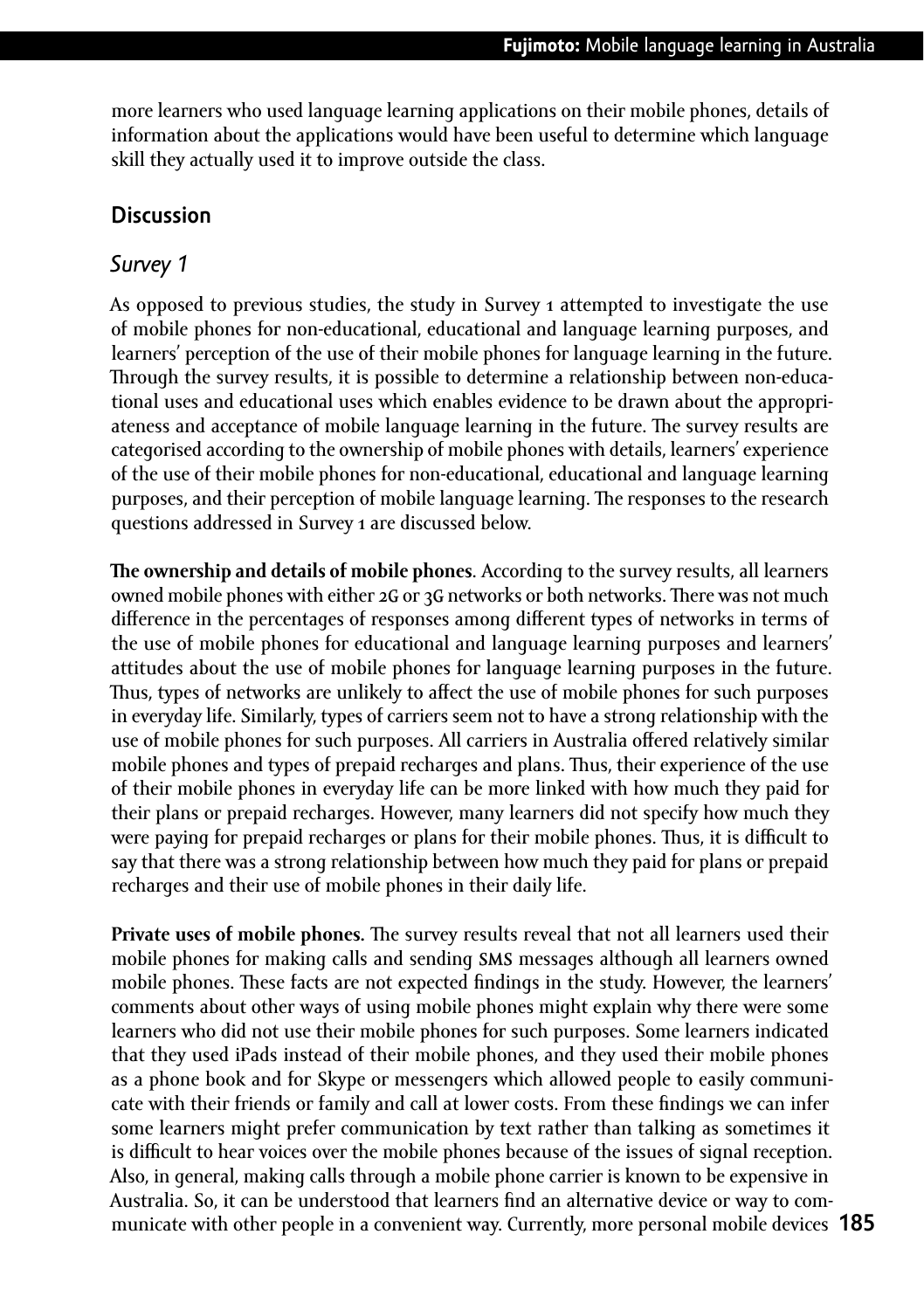are available, thus it might be essential to further investigate whether learners use an alternative device even though they own their mobile phones, and which purposes they use these for in everyday life.

The results for sending and checking e-mails show that more learners used their mobile phones for checking e-mails (35.9%) than sending e-mails (27.3%). From this result we can infer learners are not likely to use their mobile phones when input is required. Also, they might prefer using computers to write e-mails as it is easy to type and check what they write in the e-mails on a big sized screen. Likewise, it is possible to consider that their mobile phones could have no Internet connection to be able to check their online e-mail accounts. Similarly to the result for sending e-mails, only 21.1% used their mobile phones for messengers or Skype in everyday life. It is possible to consider that most of their mobile phones could not run mobile versions of such chatting software. Alternatively, this result can also confirm that most of the learners are unlikely to use their mobile phones for an activity which requires typing on the devices.

Similarly, there were only 35.2% who used their mobile phones for checking social networking websites although social networking, such as Facebook or Twitter, is quite popular around the world. Likewise, 30.7% used their mobile phones for checking weather and only 29.0% used their mobile phones for checking the news. In general, web pages for social networking, weather and news information provide a large amount of information, videos and graphic images which result in such slow loading time on their mobile phones. Hence, unless they had mobile phones with a big-sized screen or they wished to check those websites, not many learners generally wanted to use their mobile phones for such purposes. Also, they probably preferred computers, which give them little frustration for reading text compared to their mobile phones. From these findings we can get the idea that if mobile phones can provide an appropriate amount of information which fits and is readable on a small size of screen, the use of mobile phones can be more acceptable for retrieving information.

Moreover, the least use of their mobile phones was for checking traffic information (20.8%). Traffic information included bus timetables because the bus was the main form of transport for the learners, unless they owned a car. For instance, in Australia, the government organization, TransLink, provides all public transport services in Queensland where the university is. They offer only their website for searching for information on computers and mobile phones but do not distribute an application for mobile phones. In this case, the learners have to access the web pages with Internet connection. The results of such a purpose can imply that the majority of learners may not have had Internet connection with their mobile phones, or they utilized alternative devices like a computer, which provides a faster loading speed, to check such information. Alternatively, they probably carried printed bus time tables with them. Additionally, some learners used their mobile phones as a PDA, calendar, or GPS, and to check their bank account. From these results, mobile phones can be considered to affect their lifestyle and to be a necessary item for them to organise their private life in a more convenient way.

Learners used their mobile phones most regularly for making calls and sending SMS followed by checking e-mails, social networking, weather information, news, sending e-mails, using Skype or messengers and checking traffic information which was the least frequent use among them. The survey results show a relatively similar percentage for such purposes apart from making calls and sending SMS. We can say that they are likely to use their

**186** mobile phones for collecting or checking information rather than typing text. Furthermore,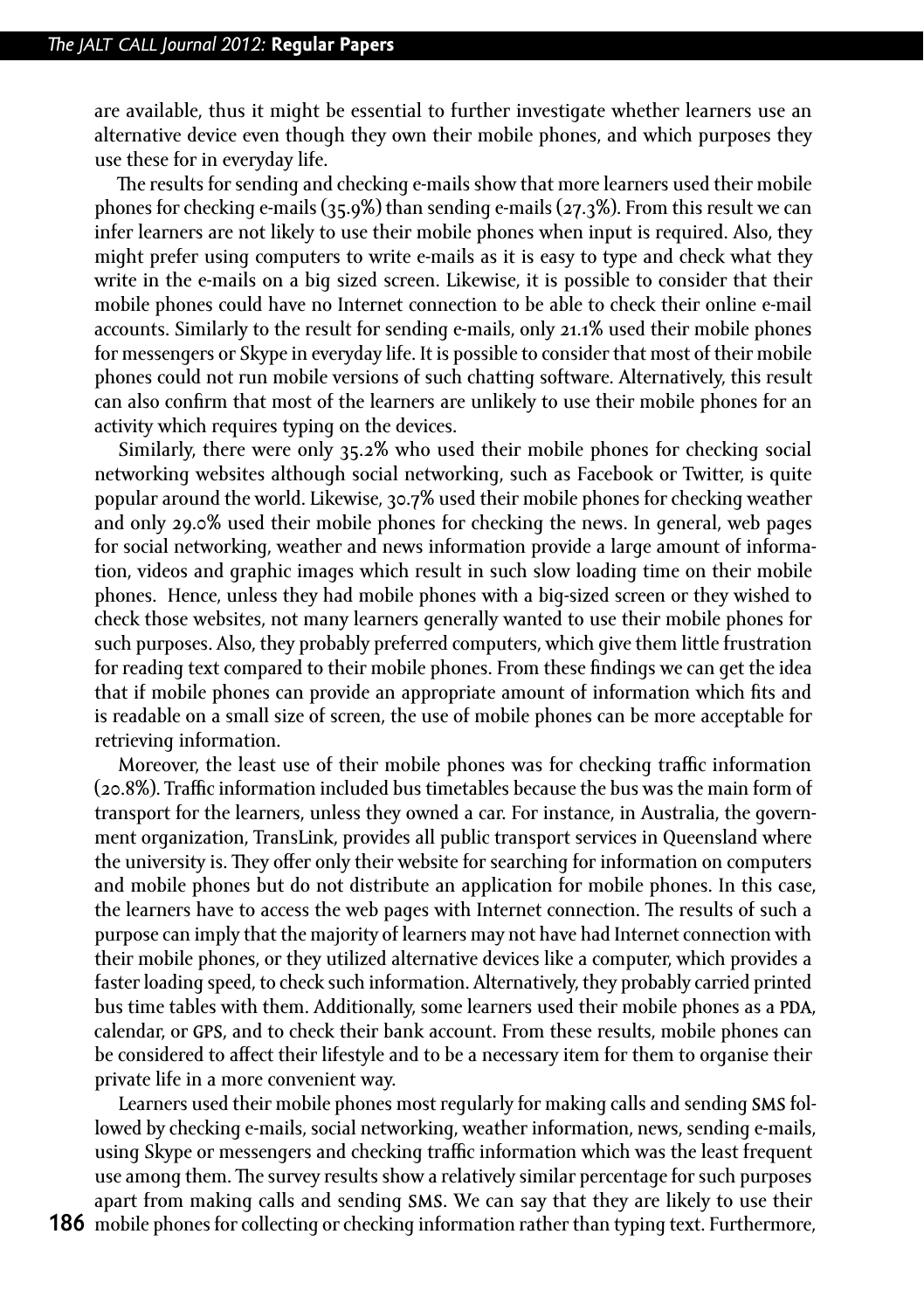other uses of their mobile phones may depend on the type of mobile phones, for example, standard mobile phones or smart phones. This would be useful information and a relationship between ownership of different types of mobile phones and the use of mobile phones needs to be further investigated.

**Learners' previous experience of mobile phone use for learning.** Unlike previous studies, the study attempted to investigate learners' previous experience of the use of their mobile phones for educational and language learning purposes. The survey results show a clear indication that only 20.7% have used their mobile phones for educational purposes. They mainly used their mobile phones for referencing resources like a dictionary or materials related to their studies and reading online. Analogously, just 27.4% have had previous experience of the use of their mobile phones for language learning. For such a purpose, they mainly used their mobile phones for checking a dictionary or translator or listening to audio files. Through the results, it can be seen that most of the learners showed a lack of motivation to use their mobile phones for such purposes. It is possible to consider that most of their mobile phones did not have a number of functions and a bigger sized screen like smart phones available at the time. The minimum functions of mobile phones can keep learners from using them for learning in everyday life. Therefore, what type of mobile phone they own can greatly influence how they use it for such purposes in everyday life, which needs to be further investigated.

**Learners' perception of the use of mobile phones in the future.** The survey results reveal learners' clear perception towards the use of mobile phones for language learning in the future. Surprisingly, there were only 0.6% of the learners who were not sure if they would like to use it, and 35.1% showed a clear positive attitude although most of them had had no previous experience of the use of their mobile phones for such a purpose (72.6%). Additionally, the 35.1% indicated they would like to mainly use mobile phones for checking a dictionary or translator, which they had been doing already according to their previous experience. Other learners commented that their mobile phones did not have the same functions as smart phones, such as the iPhone, and they did not like online usage. They also commented that they might try to use applications if their mobile phones could handle them. Besides these comments, 7.1% of the learners indicated positive attitudes toward the use of a mobile phone in the future if it is free or low cost, for example, only a fee connected with downloading files.

**Summary.** To conclude, learners in Australia regularly used their mobile phones for making calls and sending SMS messages. In comparison, they were less likely to daily use their mobile phones for other non-educational purposes. Also, they were unlikely to use their mobile phones when typing was required. Furthermore, many learners had no previous experience of the use of their mobile phones for educational and language learning in the future. Also, most of the learners showed a clear negative attitude about the use of mobile phones for language learning in the future. The study shows that features of mobile phones, such as screen size and keyboard, the limited functions of mobile phones and costs can be a hindrance to learners' acceptance of mobile language learning. Also, there can be a lack of motivation for its use for such a purpose in the future.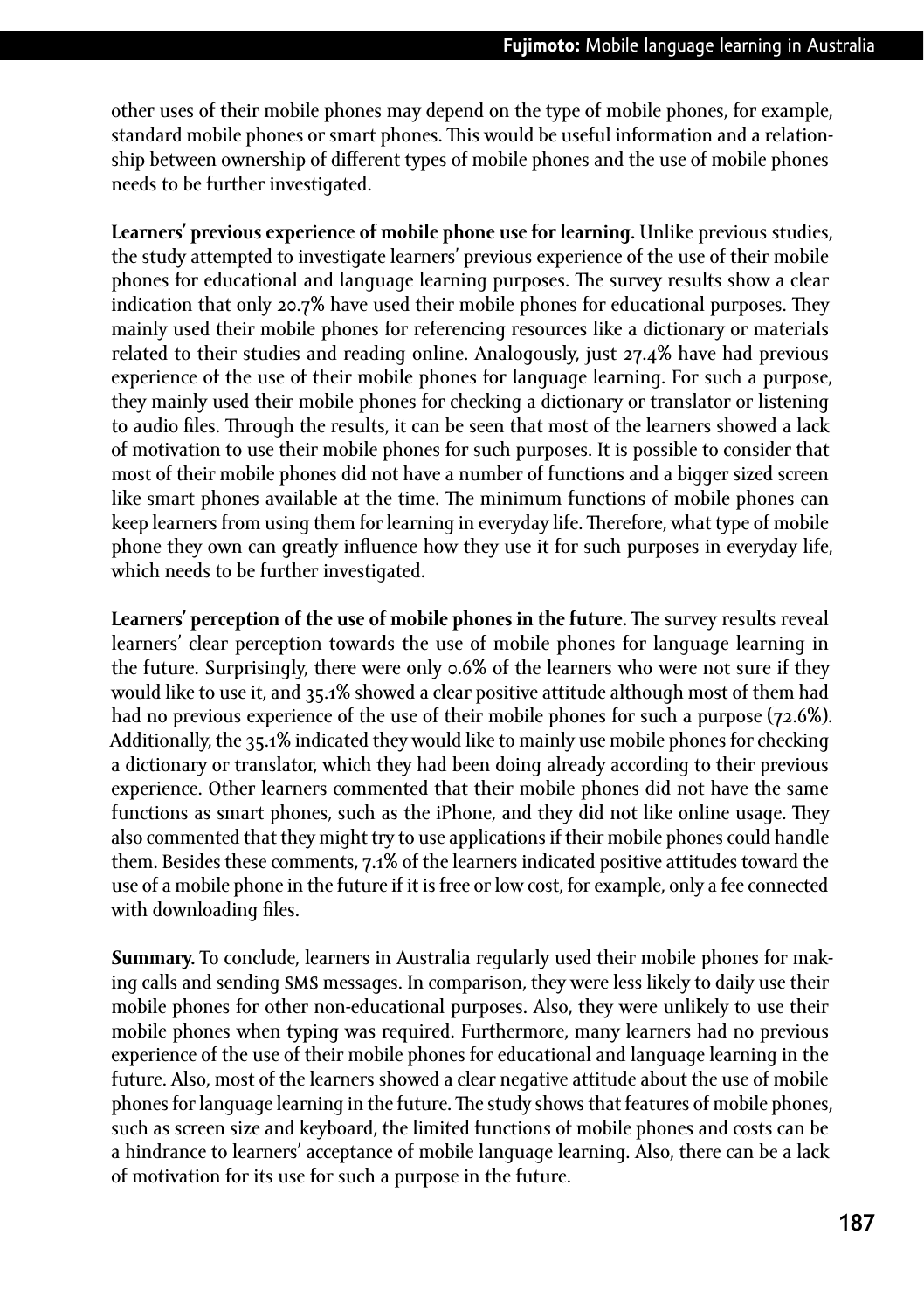#### *Survey 2*

Survey 2 was administered to investigate the use of mobile phones and tablet computers for non-educational, educational and language learning purposes and learners' attitude about the use of these mobile devices for language learning in the future and to make up for shortcomings that were present in Survey 1. The survey results are discussed in terms of the ownership of mobile devices, their experience of using their own devices and their attitude to mobile language learning.

**The ownership of mobile devices.** As more smart phones have become available during the last two years, it can be understood that most learners owned smart phones compared to a standard mobile phones. Also, there was a small percentage of them who owned the standard mobile phones. In contrast, there was the surprising finding that 1.3% of learners did not own a mobile phone although they owned a tablet computer, an iPod touch or a book reader. According to the results, the 1.3% indicated they used e-mails, messenger applications, Skype or messengers such as MSN, Yahoo and G-mail on their mobile devices rather than making calls and sending SMS messages. These findings can explain why they did not own their mobile phones.

In addition to mobile phones, more mobile devices have become available over the last few years. The survey results show overall 63.3% of the learners owned a tablet computer such as an iPad and Galaxy notes, iPod touch with Wi-Fi connection or a book reader such as a Kindle produced by Amazon which is embedded with Wi-Fi connection. Having these mobile devices allows learners to work on any tasks or activities which can be difficult to do with their mobile phones for non-educational, educational and language learning purposes. Also, particularly, key features of a tablet computer, such as bigger sizes of both screen and keyboard, better quality of screen resolution and easier access to resources or the Internet possibly attract the learners and ease their frustration in managing any activities related to their studies.

In relation to the ownership of mobile devices, most learners used plan-based mobile phones which are on contract with their carriers. This result can be explained by considering the fact that almost all smart phones are offered with the contract for 24 months from any carrier in Australia. Moreover, in terms of payments for their plans or prepaid recharges, most of them used plans that charged between \$40 and \$50 or between \$50 and \$60 and their prepaid recharges were valued between \$20 and \$30 according to the survey results. In Australia, as people upgrade their plan, they can receive more money value for standard national calls with limited time and **SMS** and a larger amount of data. Also, they can receive unlimited standard national SMS and unlimited voice calls to the same carrier's mobile phones. Likewise, some plans include unlimited access to major social networking websites, such as Facebook, Twitter, LinkedIn, eBay, which is an online shopping website, regardless of how much they pay for their plans. Similarly, prepaid recharges also include the money value, certain amount of data for usage and unlimited calls and text to Australian numbers during certain periods of the day. Alternatively, there are prepaid recharges including unlimited calls and text to the same carrier's mobile phones and unlimited access to those social networking websites. Based on the information mentioned here through the survey results, the cost of payments for their plan or their recharge with additional values is considered to be linked to the use of mobile phones in everyday life.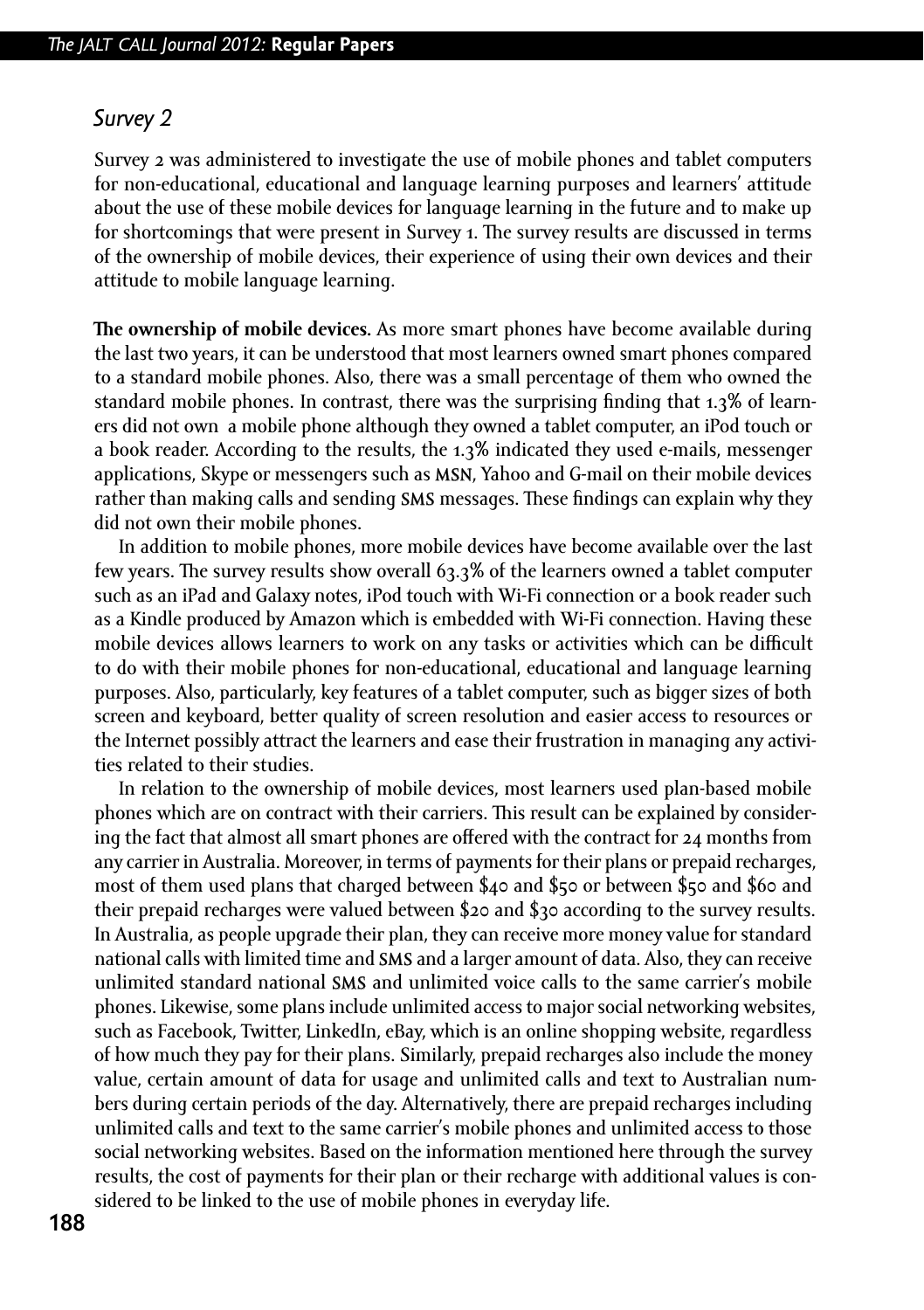**Private use of mobile devices.** The survey attempted to investigate how the learners used their mobile phones and tablet computers for daily life. When considering the learners' use of mobile phones, 3.8% did not use their mobile phones for making calls and 11.4% did not use their mobile phones for sending **SMS** messages. The significant discovery is that these percentages were greater than the percentages of learners who did not use their mobile phones for such purposes given in Table 4 in Survey 1. This can imply that more learners are likely to find alternative ways to communicate with people rather than making calls or sending SMS messages. Analogously, the results show the percentage for sending and checking e-mails has increased by 28.0% and 34.4%, respectively, when these results were compared with the results in Table 4 in Survey 1. These high increases for the purposes can be because many learners owned smart phones which allow them to link with their private or student e-mail accounts. For such purposes, among the learners who owned tablet computers, the percentage using their mobile devices for sending e-mails was slightly larger than the one of using them for checking e-mails according to the results, but there was no significant difference. However, the percentage sending e-mails on their tablet computers increased by 16.5% compared with the result for learners' mobile phone use for such purposes given in Table 9. Thus, it is possible to say that learners prefer tablet computers for sending e-mails to mobile phones as they can feel more comfortable reading and writing messages on the larger screen of the tablet computers.

In terms of the use of messengers, 38.6% of the learners used any messenger application currently available, and 32.9% of them used Skype or online messengers on their mobile phones. For instance, a variety of messenger applications have been produced as more smart phones have become available. As most learners owned smart phones, it can be understood that more learners used their mobile phones for such a purpose, which increased by 11.8% compared with the results for Skype or messengers listed in Table 4. The use of these communication tools can be considered as an alternative way for the learners who did not use their mobile phones for making calls or sending SMS messages. For the learners who owned tablet computers, just 28.4% used their tablet computers for messenger applications, which decreased by 10.2%. Also, 34.4% used them for Skype or messengers, which increased by 1.4% compared with the results for mobile phones in Table 9. There was no significant difference among these results, but it can be said that if they were already using any applications or software on their mobile phones, they were likely to use similar products on their tablet computers.

**189** computers for such a purpose which was the third lowest number among the overall results Additionally, there were interesting discoveries about the use of mobile devices for checking social networking sites, news, weather information and traffic information. For checking social networking websites, 67.7% of the learners used their mobile phones, which increased by 32.5% compared with the result for such a purpose listed in Table 4 in Survey 1. Nowadays, a particular application for easy access to these social networking sites is being noticeably used by smart phone users, and this might have led to the increase of the percentage of learners who used them for such a purpose. Also, 64.2% used their tablet computers, which were the third highest number in the overall results, for checking news, 44.3% used their mobile phones for such a purpose, which increased by 15.3% compared with the results in Table 4 in Survey 1. Also, 61.2% used their tablet computers for such a purpose, which was the fourth highest number among the overall results in Survey 2. For checking weather, 53.8% used their mobile phones for such a purpose which increased by 23.1% compared to the results in Table 4 in Survey 1. However, only 34.3% used their tablet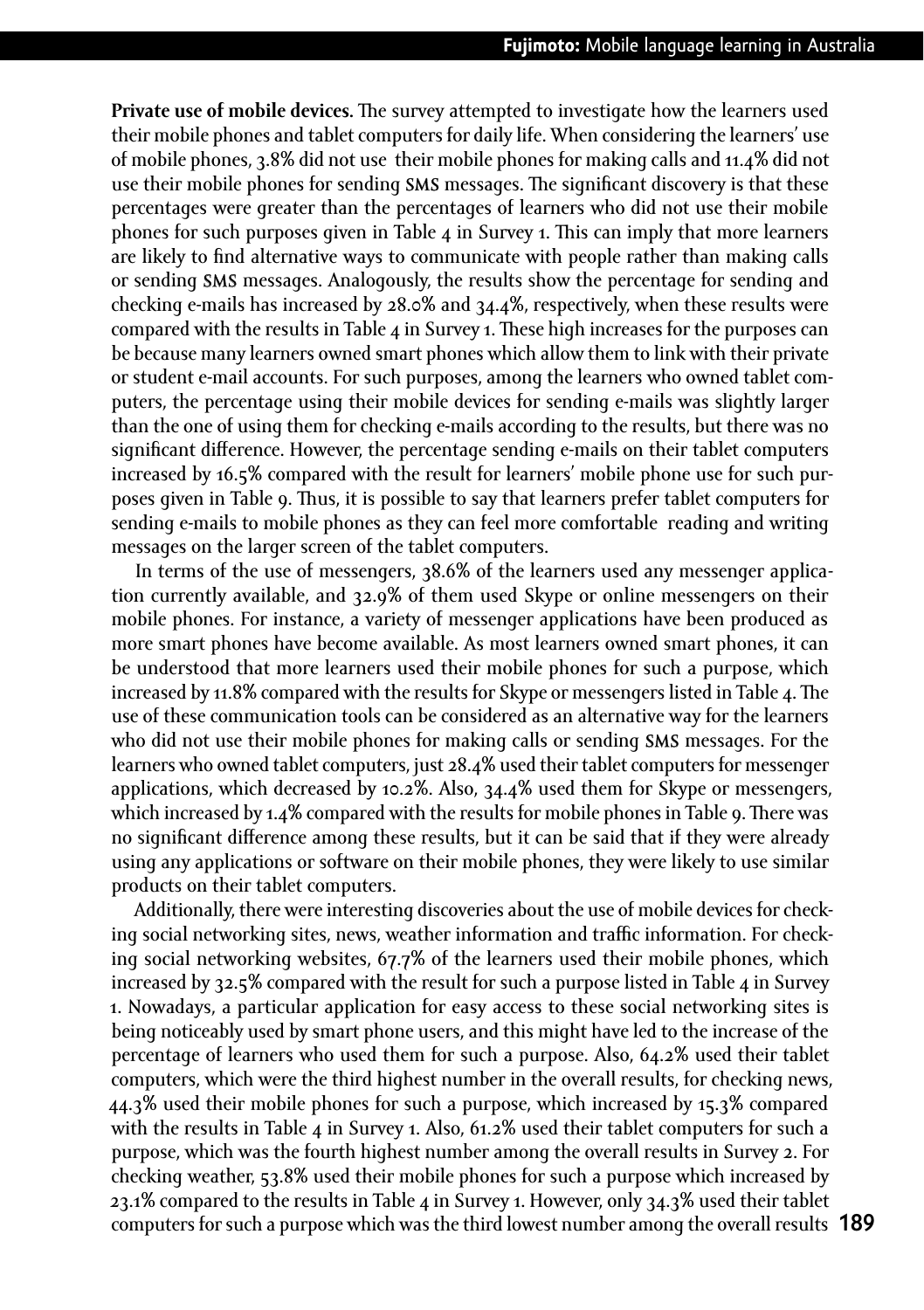for the use of tablet computers. Lastly, for traffic information, 27.2% used their mobile phones for such a purpose, which increased by 12.3% compared to the result described in Figure 4 in Survey 1. 16.4% used their tablet computers for such a purpose. Through the survey results, if they used their mobile phones for the purposes mentioned here, they are most likely to use their tablet computers for the same purposes.

Overall, the percentages of the learners who used their mobile phones for those purposes appeared to be larger than the others found through the survey conducted in Survey 1. In particular, the use of smart phones has noticeably changed the learners' life styles and their learning styles and methods in and outside the class during the last few years. As other purposes noted by them, their mobile phones were used for playing a variety of games, watching videos such as YouTube, using banking applications and reading. It is clearly seen that smart phones can give more opportunities to manage the learners' daily activities. Similarly, their tablet computers were likely to be used for watching videos or movies, reading and playing games in everyday life. How they used their mobile phones can be linked with the use of their tablet computers. Also, their tablet computers were used for any daily activities which involved typing and checking any webpages with a large amount of information, such as social networking sites and news. For instance, social networking or business applications enable easy access to their account pages on their mobile phones, but the embedded functions in the applications can be still limited compared with the webpage version displayed on computers. People still need to use computers to manage other tasks which are not available in the applications. The tablet computers enable them to do almost the same activities as what they usually do on the computers, thus if they regularly used their mobile phones for any purposes, it can be predicted that they also used their tablet computers for similar purposes.

**Learners' previous experience of using mobile devices for learning.** The survey results show learners' previous experience of the use of their mobile phones and tablet computers for educational and language learning purposes. Overall, the results indicate most learners have used their mobile phones or tablet computers for such purposes. The percentage of those who used their mobile devices for educational purposes increased by 50.2%, and the others who used their mobile devices for language learning increased by 42.9% when compared with the results illustrated in Figures 1 and 2 in Survey 1. Smart phones enable them easy access to the Internet to retrieve necessary information or use a number of applications related to learning. Besides, the university has produced its own applications for students to be able to easily access all student services on their smart phones. As the results show, many learners used their mobile phones for searching resources for the research or their assignments, using the university application and second language learning applications as well as using dictionaries or translators as applications or online. These discoveries were significantly different from the results about how learners used their mobile devices for such a purpose found in Survey 1. It can be noticeably determined that their own mobile phones have amplified how the learners used their mobile phones for such purposes in or outside class. For instance, as they used their mobile phones for listening to music, playing games and watching videos or movies in their private life, there were also learners who also used their mobile phones for watching videos, such as the class recording and videos in second languages, listening to audio materials and playing games for vocabulary learning. Besides, there was a large number of the learners indicating that they used their tablet

**190** computers for both educational and language learning purposes. The results revealed the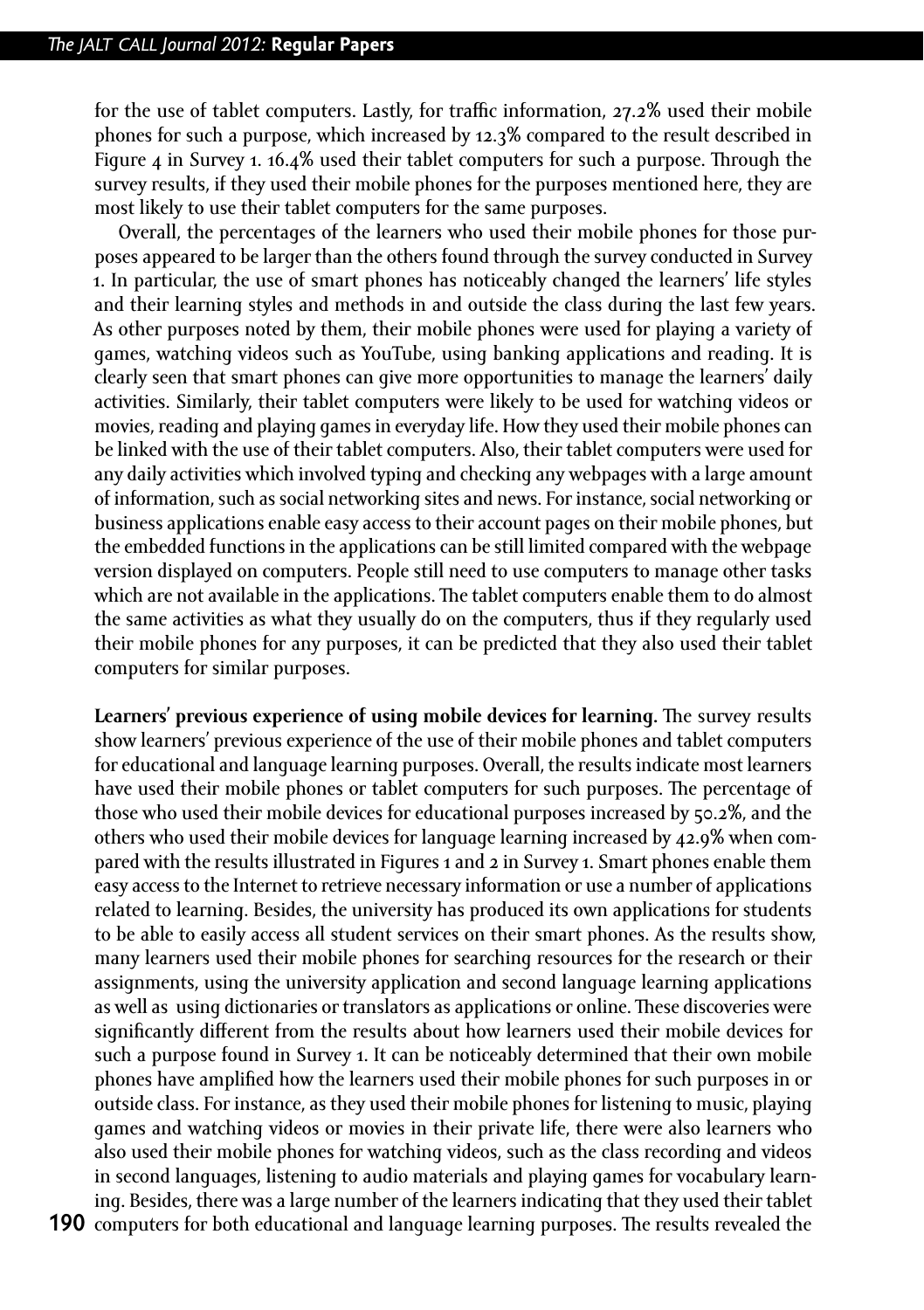use of their tablet computers for learning activities, such as writing essays, taking notes, reading lecture notes and recording lectures. Further, they used their tablet computers for watching videos or movies and playing games for language learning as they did in their private life. Accordingly, their tablet computers also seemed to greatly supplement their learning in and outside class and enable them to effectively manage their learning tasks without accessing computers.

Consequently, these findings can indicate that private use of both mobile phones and tablet computers is linked to how they used these mobile devices for learning. Equally, the learners' experience of using these mobile devices is considered to be linked to how much they are willing to use them for language learning in the future.

**Learners' perception of the use of mobile devices for learning in the future.** According to the survey results, the learners showed a clearly positive attitude toward using their mobile phones for language learning in the future. On the one hand, the percentage of learners who indicated "yes" to the question increased by 32.0% compared with the results represented in Figure 1 in Survey 1, which is another significant finding in the study. 70.3% of the learners had had previous experience of the use of their mobile phones for such a purpose, and 67.1% indicate a clear positive attitude about the use of the device for such a purpose in the future. From this result we can infer most learners had strong motivation to use their mobile phones for learning through their previous experience. There were some comments from them about the use of mobile phones in the future. For instance, it is more convenient and gives access to resources whenever they want, and it is easy and quick to learn what they want. In addition, they commented referencing and audio resources were most useful as they would like to use their mobile phones for learning vocabulary, practising listening, spelling and grammar by using language learning applications. Moreover, some learners commented they would use their mobile phones for such a purpose if they own smart phones in the future. Thus, in particular, the use of smart phones seemed to attract them to the use of their mobile phones for language learning in the future, too.

In comparison, the ratio of the learners who indicated "yes" for using mobile phones in the future decreased by 3.2% compared with those who had had previous experience in using their mobile phones as shown in Figure 26. However, there was a 3.0% increase in those who would like to use their tablet computers for language learning in the future compared to the results related to their previous experience of its use. As the learners commented that they would rather use the tablet computer because the mobile phone was too small, they might prefer the tablet computer to the mobile phone if they need to work on tasks for learning.

There were of course learners who did not respond or who indicated their negative attitude by responding with a "No" to the use of either mobile phones or tablet computers for language learning in the future. It can be considered that these learners might have had no previous experience of using either mobile devices for such a purpose and they had no idea how they would be able to use their mobile devices for such a purpose in the future. To encourage learners to use their mobile devices for such a purpose, it may be necessary to introduce appropriate guidance on mobile learning and materials tailored to their own mobile devices if teachers intend to offer the type of learning in the class in the future.

Compared to the results indicated in Survey 1, there was a decline of the number of learners 191 **Summary.** Overall, most learners owned smart phones rather than standard mobile phones.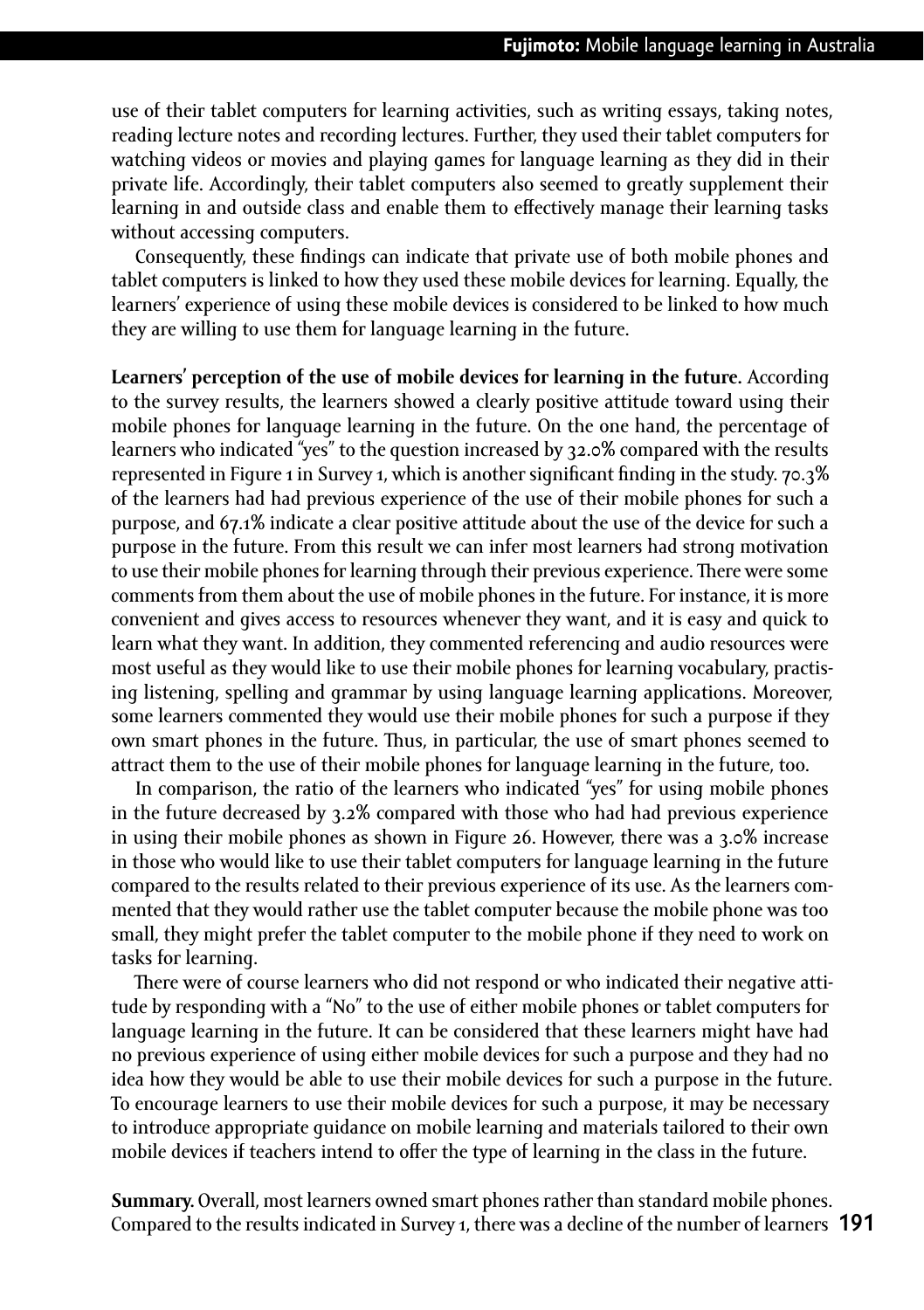for used their mobile phones for making calls or sending SMS messages. In contrast, there was a great increase of the number of the learners who used their mobile device for other non-educational purposes. It is obvious that smart phones seem to have influenced learners' experience of the use of the mobile device. The use of smart phones has also affected their experience for educational and language learning. The key finding was the use of mobile applications for their university studies or language learning on their mobile phones. Through the survey results, learners would like to use their mobile devices for activities similar to what they had already done for language learning in the future. Most learners showed a clear preference for the use of language learning applications, audio files and so forth which can be included in their existing payment plans or prepaid phone charges, with learners tending to limit their Internet usage according to their plans or prepaid recharges. If they used more data than the limit, they could be charged a huge amount of money for additional costs. To prevent any additional costs for their usage, one possible way is to provide learning materials or resources though Wi-Fi connection on their mobile devices.

#### **Implications**

#### *Implications for teaching*

Research findings in the two studies conducted in Survey 1 and Survey 2 can suggest potential implications for teaching based on the results about the use of mobile phones and tablet computers for non-educational, educational and language learning purposes and learners' perception of mobile language learning. Firstly, learners are prepared to use their mobile phones or tablet computers for gaining information, but they would like to use their tablet computers if they own them when input is required. Secondly, the research findings present a clear correlation between the use of mobile devices for non-educational purpose and the use of the devices for both educational and language learning purposes. Thirdly, there was a statistical correlation between their previous experience of using their mobile devices and their attitude about the use of their mobile devices for language learning in the future. Lastly, in order to broaden the use of mobile phones as well as tablet computers for learning purposes in the future, it can be suggested that teachers need to gain an idea of non-learning purposes and bring them to learning purposes in class.

Overall, there was a clear negative perception of using mobile phones for language learning in the future based on the findings in Survey 1. Yet, there was a great increase in the number of learners who would like to use their mobile phones for such a purpose in the future through the discoveries in Survey 2. Of the two studies, a greater variety of activities that the learners carried out in everyday life appeared in the study in Survey 2 compared with the one in Survey 1. In Survey 2, it was determined that the majority of learners owned smart phones. The use of smart phones seems to have given learners a positive perception of the use of mobile phones for learning purposes. In addition, using their mobile phones in everyday life has also extended the learners' learning styles. However, there are still learners who owned standard mobile phones with no internet connection or only simple tools except for the internet connection. Those learners possibly have lesser motivation to use their mobile phones for language learning compared to the others who owned smart phones. Further, regardless of which types of mobile phones they owned, learners with little experience of the use of their mobile phones for such a purpose can show a negative feel-

**192** ing to the use of the mobile devices for such a purpose in the future. Thus, to offer mobile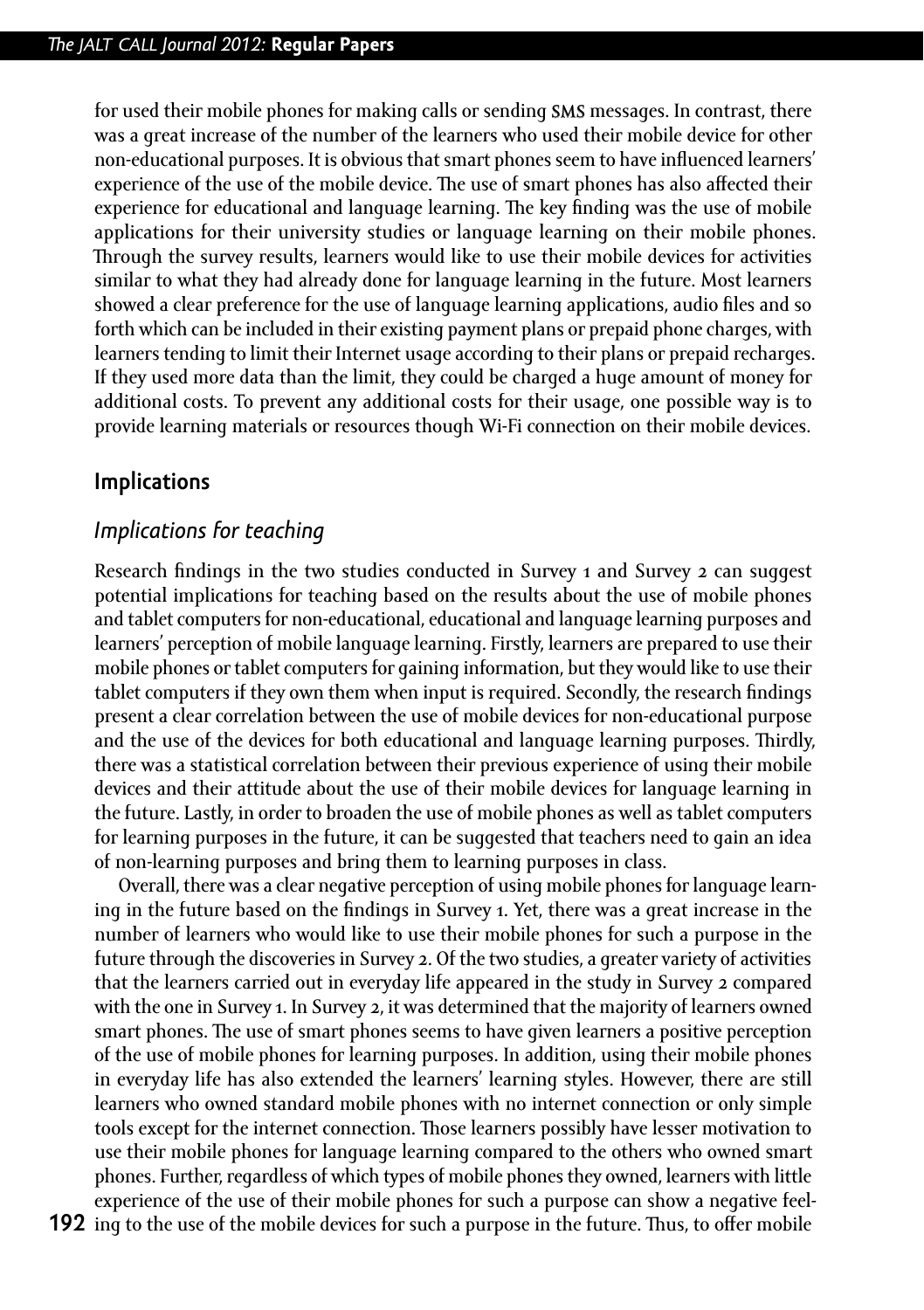language learning in class, coping with barriers and a lack of motivation among those learners is considered to be crucial for teachers. For instance, teachers can provide a guide about how learners can use mobile phones for learning, which can result in an increase of motivation among learners with negative attitudes. The findings, through the results of activities that learners have previously carried out on mobile phones, are expected to provide teachers with a general idea of how to achieve a design of appropriate mobile learning content for their own mobile phones. For example, learning materials containing an appropriate amount of information which can be readable even on the small-sized screen of mobile phones might be effective for learners. Alternatively, activities which may be largely unrelated to the screen – such as listening activities – can also be a way of alleviating the problem of screen size. Additionally, cost issues are thought to be a little problem if learning activities are easily accessed through Wi-Fi connection which can utilise only the free data included in the plans or prepaid recharge. If there are limits, however, providing audio contents, such as language mp3 files or small video files, through **SMS** reduces the cost for downloading directly from the Internet. It is also important for teachers to explore input methods that are more suited to the mobile interface, where typing is kept to a minimum.

In general, it can take time for learners to become familiar with learning through any technology. Likewise, even though they carry their mobile phones every day, not all learners are familiar with every function of their mobile phones. In saying this however, designing materials that are similar to what they regularly do in everyday life might allow learners to accept mobile learning a little more naturally and curtail their negative perceptions.

#### *Implications for research*

Through consideration of the limitations in the two studies in the two phases, there is still an issue which requires further investigation. The survey used in the two studies needs to be modified in order to obtain more detailed information about which skills learners would like to develop through learning activities on their mobile phones as well as tablet computers, along with their preferences of these mobile devices. While this question was excluded in the two studies, knowing which particular skills learners wish to use their mobile devices to improve can make it easier for software designers to cater to learner needs. Such findings can be expected to provide some ideas of what mobile devices can be applied to which learning purposes, and the specific language learning skills they feel comfortable acquiring through these devices.

As the last point, it is necessary to consider the differences between university-developed and commercially developed applications for language learning. Do learners perceive differences between the two and, if so, what are their preferences? Investigating this from the learners' perspective can be expected to help both teachers and designers to develop learning tools for mobile devices in the future that capture the best of both elements.

#### **Conclusion**

**193** research, such as the difficulty of typing and browsing information, seemed to have been In the current two studies, learners in Australia generally showed positive attitude to the use of their mobile phones as well as tablet computers for language learning. The penetration of smart phones, for instance, has probably enriched their learning on their mobile phones by giving more choices of activities. Several key issues addressed in the previous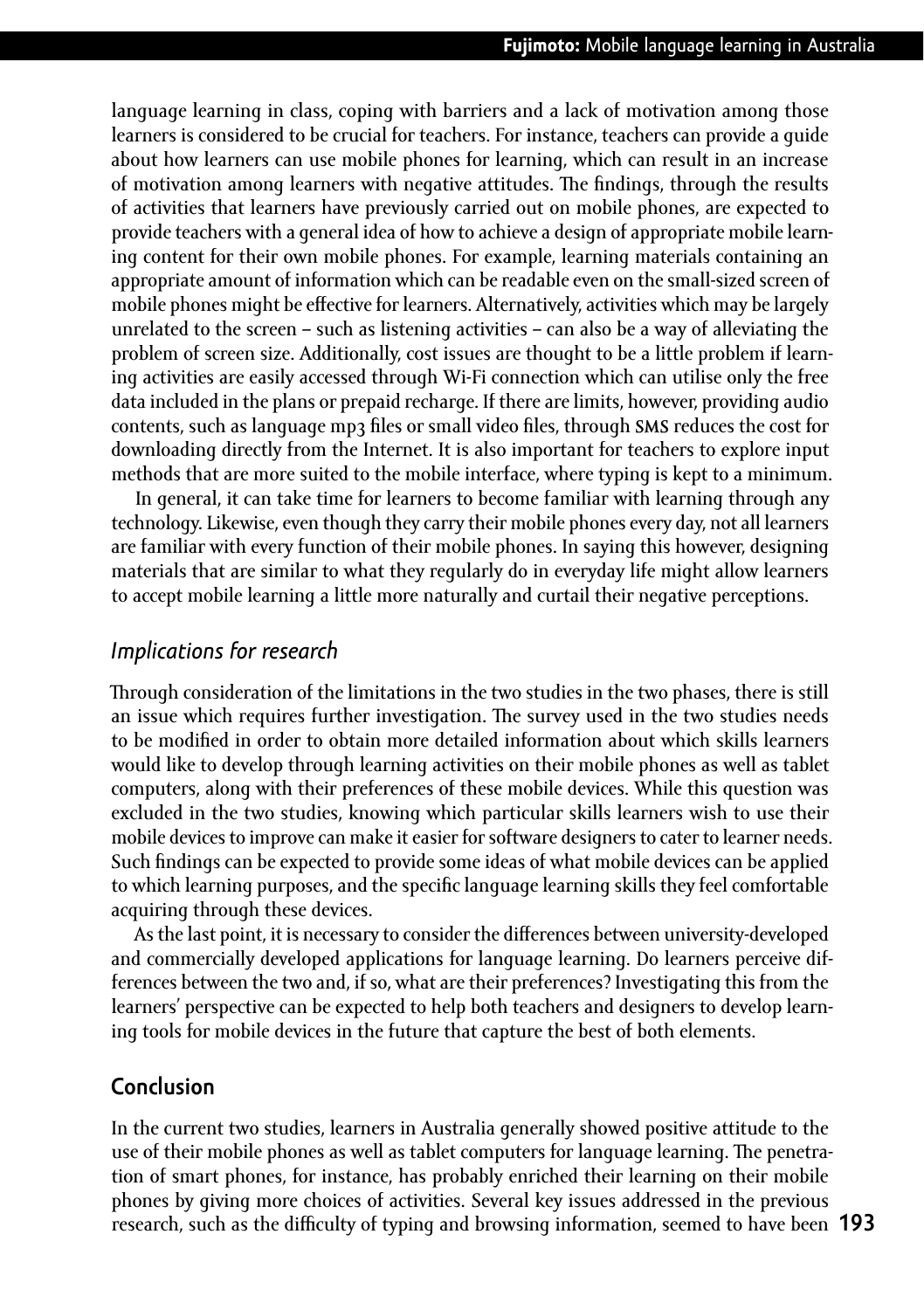reduces by using smart phones. Another issue, for instance, the cost issue, we can expect to be dealt with by providing learning materials or activities through Wi-fi connections since more current mobile phones are embedded with it.

As can be seen by the number of studies on learning, particularly using mobile phones which have appeared recently, the use of mobile phones can be considered to be a trend in language learning. Although there was an increase in the percentage of learners with a positive perception of their use for language learning in the future, there were also learners with negative or unsure perceptions of such a purpose. Thus, it is considered that there needs to be a change in their negative perception before widespread usage will be seen. This being the case, educators who expect learners to engage in using their mobile phones for learning need to carefully consider how learners use them in their personal lives, and the extent to which this can be extended to learning purposes as well. Only through taking these steps could we expect that educators will be able to widen the acceptance of learning to the ultimate use of mobile phones for learning purposes. Rather than artificial settings, educators need to seek settings where mobile language learning can be accepted naturally by the learners in the future, in spite of the negative views that they may hold on using their mobile phones for learning.

### **References**

- Belanger, Y. (2005). Duke University iPod first year experience final evaluation report Retrieved from http://cit.duke.edu/pdf/reports/ipod\_initiative\_04\_05.pdf.
- Chen, C.-M., & Chung, C.-J. (2008). Personalized mobile English vocabulary learning system based on item response theory and learning memory cycle. *Computers & Education, 51*(2), 624–645.
- Chen, N.-S., Hsieh, S.-W., & Kinshuk. (2008). Effects of short-term memory and content presentation type on mobile language learning. *Language Learning & Technology, 12*(3), 93–113.
- Hsu, L. (2012). English as a foreign language learners' perception of mobile assisted language learning: A cross-national study. *Computer Assisted Language Learning*, 1–17.
- Kennedy, C., & Levy, M. (2008). L'italiano al telefonino: Using SMS to support beginners' language learning. *ReCALL, 20*(03), 315–330.
- Kiernan, P. J., & Aizawa, K. (2004). Cell phones in task based learning Are cell phones useful language learning tools? *ReCALL, 16*(01), 71–84.
- Koole, M. (2009). A model for framing mobile learning. In M. Ally (Ed.), Mobile learning: *Transforming the delivery of education & training* (pp. 25–47). Athabasca: AU Press.
- Kukulska-Hulme, A. (2009). Will mobile learning change language learning? *ReCALL, 21*(02), 157–165.
- Kukulska-Hulme, A., & Bull, S. (2009). Theory-based support for mobile language learning: Noticing and recording. *International Journal of Interactive Mobile Technologies (iJIM), 3*(2), 12–18.
- Kukulska-Hulme, A., & Shield, L. (2008). An overview of mobile assisted language learning: From content delivery to supported collaboration and interaction. *ReCALL, 20*(03), 271–289.
- Motiwalla, L. F. (2007). Mobile learning: A framework and evaluation. *Computers & Education, 49*(3), 581–596.